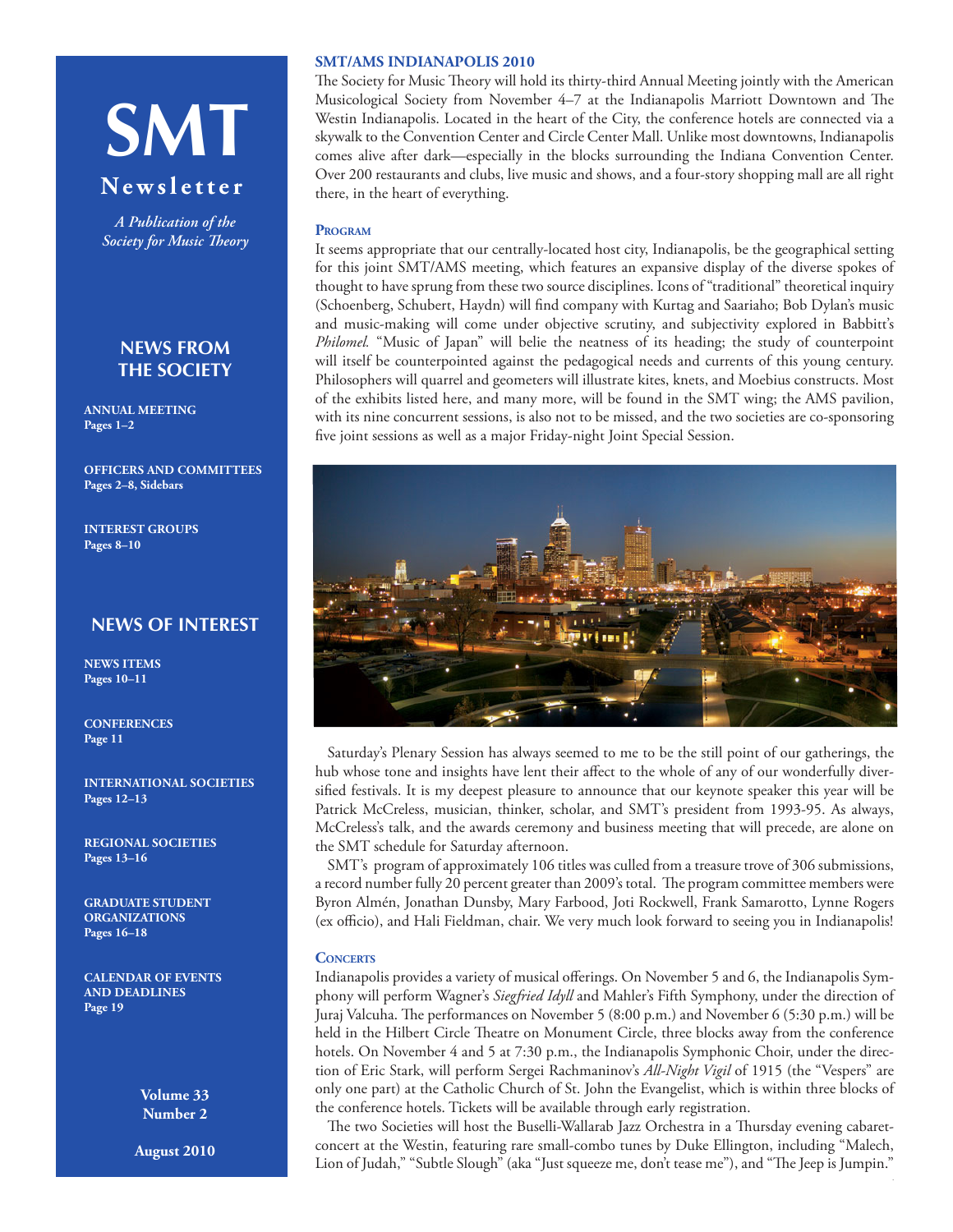#### <span id="page-1-0"></span>**Society for Music Theory 2010 Executive Board**

Lynne Rogers *President*, 2011 Department of Music William Paterson University 300 Pompton Road Wayne, NJ 07470-2103 [RogersL13@wpunj.edu](mailto:RogersL13@wpunj.edu)

Justin London *Past President* Department of Music Carleton College Northfield, Minnesota 55057 [jlondon@carleton.edu](mailto:jlondon@carleton.edu)

Deborah Stein

*Vice President*, 2011 New England Conservatory of Music 290 Huntington Avenue Boston, MA 02115 [deborah.stein@necmusic.edu](mailto:deborah.stein@necmusic.edu)

Mary Arlin

*Secretary,* 2012 School of Music Ithaca College Ithaca, NY 14850-7240 [arlin@ithaca.edu](mailto:arlin@ithaca.edu)

David Smyth *Treasurer*, 2010 School of Music Louisiana State University Baton Rouge, LA 70803-2504 [dsmyth@lsu.edu](mailto:dsmyth@lsu.edu)

Victoria Long *Executive Director* (ex officio) [vlong@uchicago.edu](mailto:vlong@uchicago.edu)

Brian Alegant, 2010 Oberlin Conservatory of Music Dora Hanninen, 2010 University of Maryland Michael Klein, 2011 Temple University Ramon Satyendra, 2011 University of Michigan Daphne Leong, 2012 University of Colorado at Boulder Elizabeth H. Margulis, 2012 University of Arkansas

Advance tickets are not necessary. Other musical offerings will be listed in the conference program.

#### **Conference Guide Program**

Members of SMT who are new to the conference can sign up for a conference guide. New attendees and their guides can meet informally to have coffee, discuss the program, attend a session, and so forth. If you are interested, you can sign up for a conference guide on the registration form, or contact Alfred Cramer [\(awco4747@pomona.edu](mailto:awco4747@pomona.edu)). We also are in need of members to volunteer to be guides.

## **Conference Registration**

You can register online by logging into your account on the SMT Web site or by downloading and printing a registration form from the conference Web page at [http://](http://societymusictheory.org/events/conference/2010) [societymusictheory.org/events/conference/2010.](http://societymusictheory.org/events/conference/2010) Fees for early registration received on or before 5 p.m. Eastern Time on September 30, 2010 are \$95 for members (\$40, student/ retired). Regular registration rates (October 1–29) are \$125 for members (\$70, student/ retired). After October 29 (or onsite), registration will be \$145 (\$80, student/retired). You must be a member of the Society for Music Theory to attend the Annual Meeting.

## **Hotel Information**

The Indianapolis Marriott Downtown (350 West Maryland Street) and The Westin Indianapolis (50 South Capitol Avenue) have reserved a block of rooms for conference attendees. The rates at both hotels are \$169 (single/double), \$189 (triple), and \$209 (quad) per night. These rates, available until Wednesday, October 13, 2010, are subject to availability. Remember to budget an additional 15% for taxes.

Reservations for the [Indianapolis Marriott Downtown](https://resweb.passkey.com/Resweb.do?mode=welcome_ei_new&eventID=2503630) may be made by calling 800.266.9432 and asking for AMS/SMT Joint Annual Meeting or using their online reservations service. Reservations for [The Westin Indianapolis](http://www.starwoodmeeting.com/StarGroupsWeb/booking/reservation?id=1003237168&key=E74FC) may be made by calling 800.937.8461 and asking for AMS/SMT Joint Annual Meeting or using their online reservations service.

More information about the hotel is available at each hotel's Web site. SMT members are strongly encouraged to stay at the conference hotels. The hotels are beautiful, comfortable, and centrally located; the conference rates offered are excellent but require that the Society agree to a booking quota. If we do not make the quota, the Society will incur penalties.

## **Transportation**

The [Indianapolis International Airport](http://www.indianapolisairport.com/) (IND) serves most major airlines. The hotels do not provide shuttle service to the airport. Public transportation from the Indianapolis International Airport (IND) is provided through the IndyGo Green Line Downtown/Airport Express that delivers non-stop service every twenty minutes from the airport to Downtown Indianapolis daily from 5 a.m. to 9 p.m. for \$7 each way (\$3.50 for persons 65 and older, and persons with disabilities). Estimated travel time is fifteen minutes. For more information, go to IndyGo at [http://www.indygo.net/](http://www.indygo.net). Taxis fare from the airport to downtown is \$35.00 to \$50.00 each way. Shared and private limo services are also available through a number of private vendors.

Indianapolis is also served by by [Greyhound](http://www.greyhound.com/home/) and Trailways buses and [Amtrak](http://www.amtrak.com/servlet/ContentServer?pagename=Amtrak/HomePage). Union Station is located at 39 Jackson Place (0.3 mile from the conference hotels).

## **CAR**

If you are driving to Indianapolis, please note the parking rates for the two hotels. Marriott: \$15 per hour, \$28 daily self-park, and \$32 daily valet-park; Westin: \$25 daily self-park and \$30 daily valet-park. (For rules and restrictions, please [click here](http://www.starwoodhotels.com/westin/property/overview/announcements.html?propertyID=1033#conditions)).

#### Local Arrangements

The local arrangements chair is Victoria Long (vlong@uchicago.edu). More conference information is available on the AMS Web site: [http://www.ams-net.org/indianapolis/ and](http://www.ams-net.org/indianapolis/) [SMT Web site:](http://www.ams-net.org/indianapolis/) <http://societymusictheory.org/events/conference/2010>.

— Hali Fieldman, James Briscoe, Victoria Long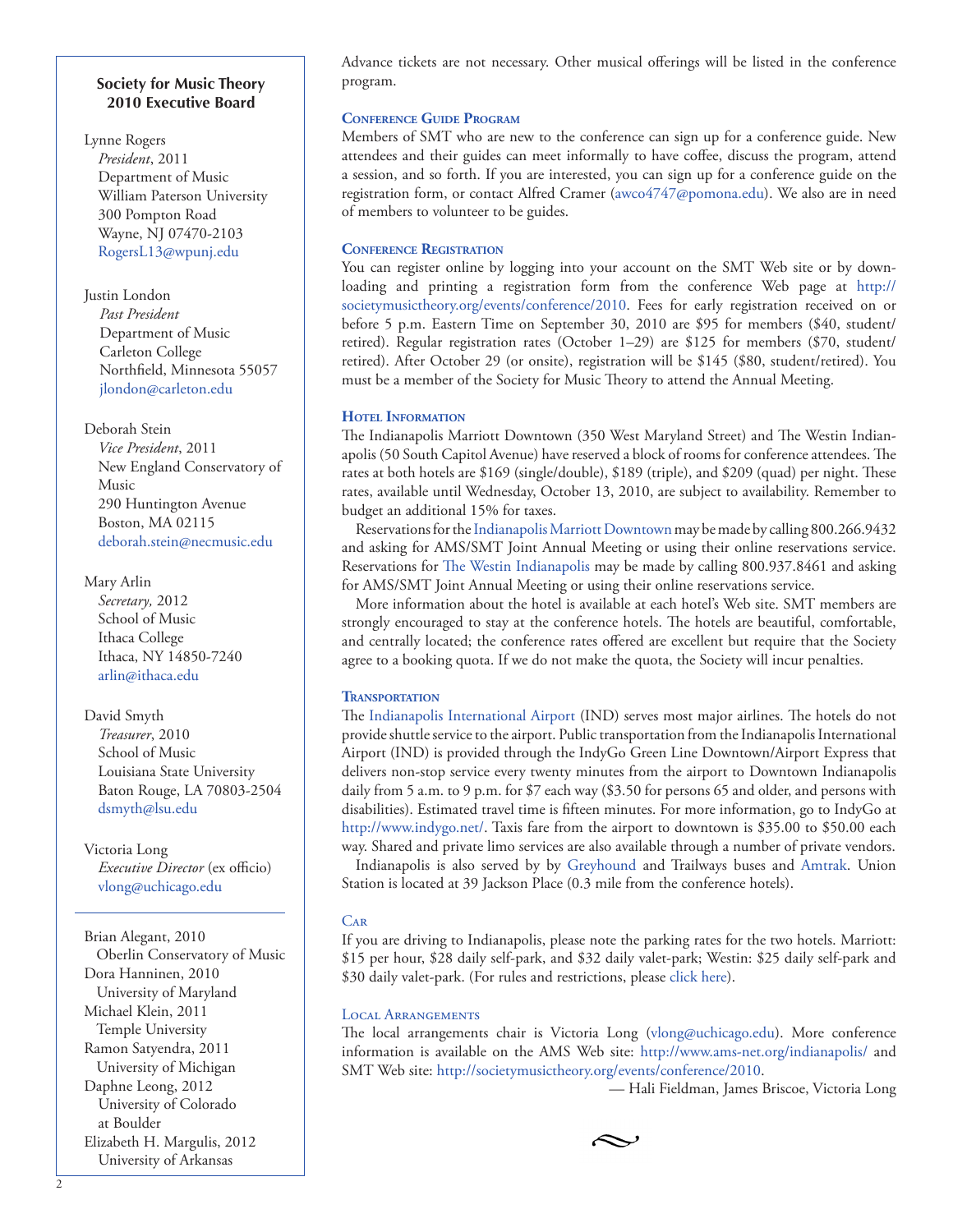#### **FROM THE PRESIDENT**



Imagine the crowded floor of a conference hotel at 1:57 p.m. on the Friday of one of our annual meetings. A music theorist, adorned with nametag and clasping the year's SMT tote (feel free to imagine the remainder of the attire), checks the time and gasps. The theorist frantically gulps the last drops from a can of iced tea, tosses the empty into the trash, and makes a beeline for the meeting room. Momentarily delayed behind some slowly moving attendees, who look as if they were tenured years before our protagonist was born, the theorist scoots ahead and grabs one of the

few remaining vacant seats just as the session begins.

What's wrong with this picture? After all, it certainly sounds like business as usual. But, if you look closely, you'll note that our hypothetical (yet thoroughly familiar) attendee tossed the empty can into the trash rather than disposing of it in a recycling container. Furthermore, our single-minded theorist barely registered the much older attendees before overtaking them in the race to a chair, not thinking that their necessarily slower pace might indicate a greater need to sit during the session. If indeed this scenario is business as usual, it might be time to set new standards for "usual."

The Executive Board of the Society for Music Theory recently established such new standards for the Society's attention to our environment and to the needs of those with disabilities by approving policies on sustainability and accessibility. You will find the texts of these policies on the SMT Web site under "SMT Administration."

Perhaps the most obvious reason for adhering to the "SMT Policy and Guidelines on Accessibility and Accommodations for Members with Disabilities" is that it is the right thing to do for colleagues who might need assistance. It is also, however, the right thing to do for the health and future of the Society. Most, if not all, of us have surely noticed that a broader base of participants can inspire more challenging discussions, enhanced creativity, and higher scholarly standards. That is, every member of the Society benefits when all members who so desire are actively involved in its activities, including its meetings, publications, committee work, and other undertakings.

Significant though it may be, the policy on accessibility by itself does not create accessibility. Rather, our behavior is most important element in making the SMT a truly collegial and inclusive scholarly community. If we wish to receive the many benefits of a broad and fully engaged membership, we must enable and encourage all of our members to participate in our activities. We can begin with an increased awareness that someone may have a disability (whether hidden or visible) and thus possibly benefit from additional accommodation. The second step might be an appropriate action, which in many cases may be clearly indicated and simply accomplished (e.g., giving up one's seat for someone who may have trouble standing). When the appropriate action is unclear or more difficult, it is best to alert the SMT Accessibility Coordinator, Vice President Deborah Stein.

Greater awareness and a willingness to take action will also encourage practical behaviors that lessen the environmental impact of our meetings and other functions. With volume 32, we changed to a letter-size page for *Music Theory Spectrum* to avoid the paper wasted when 8-1/2 x 11 pages were trimmed to create the journal's original page size. Furthermore, *Spectrum*'s online availability will increase in the near future. (For more information on *Spectrum*'s online presence, see in this Newsletter the column by the Chair of the Publications Committee, and stay tuned for more at the business meeting this November.) Our annual meetings, which typically involve travel, beverages on the go, and mountains of paper, present many opportunities to decrease what we ask of our natural environment.

Heightened attentiveness to sustainability and accessibility issues as they relate to the SMT might prompt us to think of these matters elsewhere in our roles as music theorists. Our offices and classrooms are likely hosts to many examples of needless waste of Earth's resources, and consequently to numerous possibilities for changes that would lessen or eliminate such waste. Likewise, we may have colleagues or students at our institutions or work places who, as a result of a disability, may be unwittingly overlooked. Here, too, appropriate accommodation might contribute to fuller participation. In this regard, I recommend *Music Theory Online* 15/3–4 (August 2009), in which fifteen essayists explore various aspects of disability and music theory.

To assist members of the SMT to turn our policies on sustainability and accessibility into actions, the ad hoc Sustainability Committee (Yonatan Malin, chair) and ad hoc Disability Issues Committee (Jeff Gillespie, chair) recently crafted "Recommendations for Participants

#### **Society for Music Theory 2010 Committees**

#### **Publications Committee**

Dan Harrison, chair Dave Headlam Severine Neff Joel Phillips Ramon Satyendra Matthew Shaftel

#### **2010 Program Committee**

Hali Fieldman, chair Byron Almén (2011 chair) Jonathan Dunsby Morwaread Farbood Joti Rockwell Lynne Rogers, ex officio Frank Samaratto

#### **2010 Nominating Committee**

Rebecca Jemian, chair Michael Buchler Cynthia Folio Steven Laitz Jeffrey Perry

#### **Publication Awards Committee**

Keith Waters, chair David Carson Berry Karl Braunschweig David Clampitt David Bernstein Suzannah Clark

#### **Committee on the Status of Women**

Patricia Hall, chair Robin Attas Janet Schmalfeldt Jennifer Bain Gabe Fankhauser YouYoung Kang Catherine Nolan Ron Rodman

#### **Committee on Diversity**

Philip Ewell, chair Tomoko Deguchi Marianne Kielian-Gilbert Sumanth Gopinath Roger Grant Irna Priore Deborah Rohr Alex Sanchez-Behar

*(continued, p. 4)*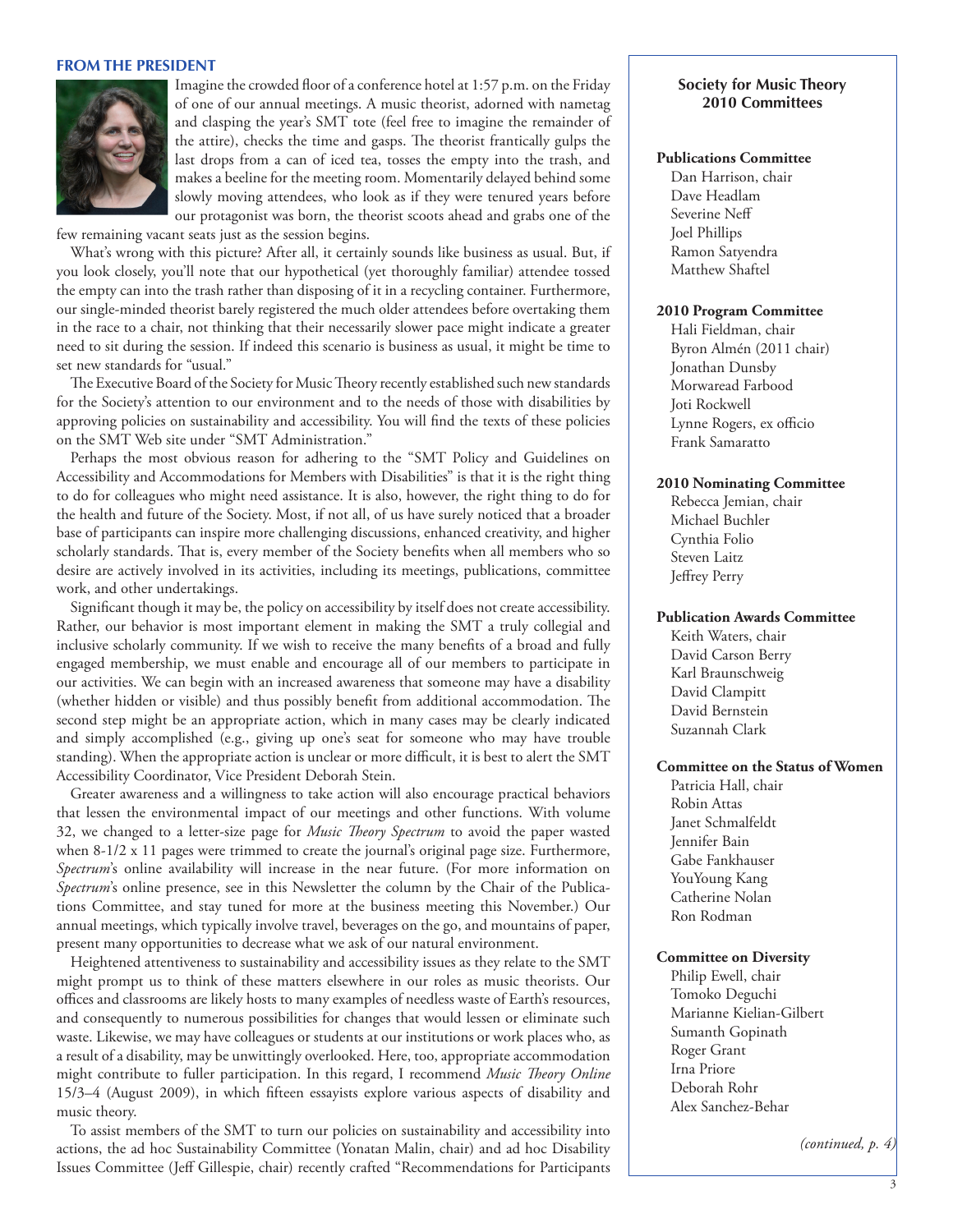## **Society for Music Theory 2010 Committees, continued**

#### **Professional Dev. Comm.**

Patrick McCreless, chair Sean Atkinson Deborah Burton Anne Marie de Zeeuw Matthew McDonald Matt Steinbron Jan Miyake Alfred Cramer Johanna Devaney Alan Street

## **IT/Networking Committee**

Dave Headlam, chair Daniel Harrison Scott Spiegelberg Matthew Shaftel Brent Yorgason Bob Kosovsky Stefan Honisch Tuukka Ilomaki Stephanie Lind Marlon Feld Ève Poudrier

#### **Publication Subventions Comm.**

Deborah Stein, chair Dan Harrison Graham C. Hunt Michael Klein Shaugn O'Donnell

#### **Editors**

Severine Neff, Editor *Music Theory Spectrum* Janna Saslaw, Reviews Editor *Music Theory Spectrum* Matthew Shaftel, Editor *Music Theory Online* Gretchen Foley, Reviews Editor *Music Theory Online* Mary I. Arlin, Interim Editor *SMT Newsletter*

# *Music Theory Spectrum*

**Editorial Board** Lee Blasius Mark Butler Anne Danielson Zohar Eitan Rachel Wells Hall Áine Heneghan Graham Hunt Jeannie Guerrero Elizabeth Eva Leach Judy Lochhead

*(continued, p. 5)*

at Annual Meetings of the SMT on Issues Pertaining to Sustainability and Accessibility." This document appears on the SMT Web site with other materials for the upcoming meeting in Indianapolis. If you will be a presenter, a session chair, or chair of an Interest Group that will hold an event at the meeting—or if you plan to attend the meeting and wish to aid the SMT in reaching its goals for sustainability and accessibility—please read and consider these recommendations. If you have questions about sustainability and the SMT or wish to become involved in this effort, please contact Yonatan Malin [\(ymalin@wesleyan.edu\)](mailto:ymalin@wesleyan.edu). If you have questions about accessibility and the SMT or wish to become involved in this effort, please contact Deborah Stein [\(deborah.stein@necmusic.edu\)](mailto:deborah.stein@necmusic.edu).

The health of our field depends upon the richness of our collective voice. Please help the Society to enhance this voice by assisting a colleague to participate. And, if you find yourself, like our rushing theorist, grabbing one of the last available chairs at a presentation, consider that the person you passed on your way might be one of our revered senior members, the author of one of your favorite articles, or the person who will ask an especially perceptive (and perhaps flattering) question at your presentation.

Thank you for considering the important issues raised in this message. I look forward to seeing you in Indianapolis this November.

—Lynne Rogers

## **ACTIONS OF THE EXECUTIVE BOARD**



Since the publication of the February 2010 Newsletter, the Executive Board has approved the following motions:

- 1. to approve the Assessibility Policy and Guidelines;
- 2. to increase dues for SMT members as of January 1, 2011 to \$85 for regular members (increase of \$10) and to \$40 for student/retired members (increase of \$5);
- 3. to approve the subventions recommended by the Publication Subventions Committee.

—Mary I. Arlin, Secretary

# **FROM THE VICE PRESIDENT**



I am delighted to have joined the Executive Board of the Society for Music Theory. As Vice President, I will continue to serve as the liaison between the Society and Special Interest Groups (SIGs) and Regional and International Music Theory Societies and to oversee the SMT Publication Subventions Grants. This spring, the Board added an additional role for Vice President: Accessibility Coordinator. As Accessibility Coordinator, I will oversee the Society's efforts to

provide accommodations to those with disabilities in collaboration with groups that work on disability concerns. The Society for Music Theory has adopted new guidelines for disability and sustainability, and I am pleased to help implement the changes underway.

At the November SMT meeting, I will be meeting with the regional society officers at our annual breakfast and I will be attending as many meetings of SIGs as possible. If I can assist you or your group in any way, please feel free to contact me at [deborah.stein@necmusic.edu.](mailto:deborah.stein@necmusic.edu) Also please be sure to notify me of any changes in officers for any group, so we can update our information on the Web site as quickly as possible.

I am happy to report that most of the Regional Societies and Graduate Student Societies held successful meetings this spring. These meetings demonstrated the depth and breadth of research at all levels, from established scholars to promising young music theorists, and some meetings had keynote addresses, workshops, banquets, or other special events. These groups show a level of energy and enthusiasm within SMT that is critical to our growth, and the meetings provide a great opportunity for more informal gatherings of faculty and students in your region. I encourage all members of SMT to be active participants in regional and graduate student meetings and to visit regional events in other parts of the country when possible.

The 2010 Publication Subventions Committee consists of Daniel Harrison, Graham Hunt, Michael Klein, Shaugn O'Donnell, and Deborah Stein (chair). We reviewed two applications for subvention this spring and recommended the Board fund both; the committee's recommendations were approved. Congratulations to Jennifer Bain, Associate Professor at Dalhousie University, who received a Publication Subvention of \$1,000 toward the cost of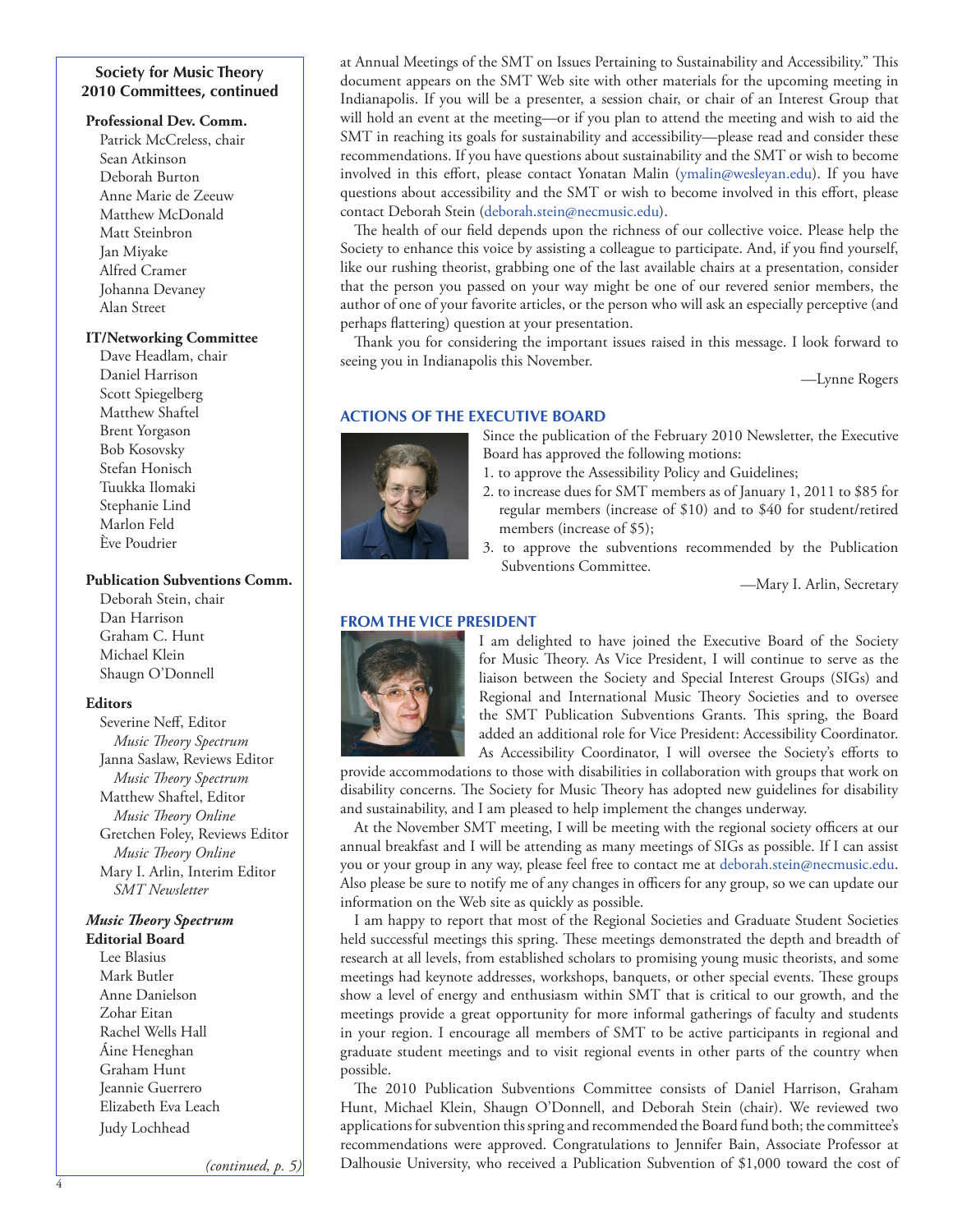setting musical examples for a collection of essays she is co-editing entitled *A Companion to Guillaume de Machaut: An Interdisciplinary Approach to the Master* (Brills Press), and to Nicole Biamonte, Assistant Professor at the University of Iowa, who received \$1,000 to cover permissions' costs for an essay collection entitled *Pop-Culture Pedagogy in the Music Classroom: Teaching Tools from American Idol to YouTube* (Scarecrow Press).

Applications for SMT Publication Subventions may be submitted at any time; guidelines for applications are available on the SMT Web site at [http://www.societymusictheory.org/](http://www.societymusictheory.org/grants/subventions) [grants/subventions.](http://www.societymusictheory.org/grants/subventions) The postmark deadline for the next round of publication subventions is September 15, 2010. Beginning in 2011, the postmark deadline for submitting applications for SMT Publication Subventions will be January 15 and July 15.

—Deborah Stein

#### **COMMITTEE ON DIVERSITY**

The SMT Committee on Diversity seeks to promote diversity—of race and ethnicity, culture, values, and points of view—within the society. To this end, the committee fosters thought on and provides support for: an environment supportive of racially and ethnically diverse communities within the society; the production of knowledge from distinctive viewpoints; the recruitment and training of minority graduate students; and the study of music from underrepresented groups.

The Diversity Committee's most visible function over the years has been to administer two travel-grant programs designed to help defray the cost of attending the SMT Annual Meeting: minority travel grants and travel grants for scholars residing outside of the United States and Canada. Theorists belonging to an ethnic-minority group are invited to apply for a Minority Travel Grant; up to five will be awarded. Further, theorists who reside outside of the U. S. and Canada are invited to apply for an International Travel Grant; up to two will be awarded. Typical minority grants range from \$300–\$500, while typical international grants range from \$400–\$600, depending on the number of applications received. Specific guidelines for these grants may be found on our committee's "travel grants" page on the SMT Web site, or by contacting [pewell@hunter.cuny.edu.](mailto:pewell@hunter.cuny.edu) The due date for receiving applications is Friday, September 10, 2010.

We are currently working on our Local Outreach Initiative, now in its third year. Marianne Kielian-Gilbert and Irna Priore will coordinate the outreach. This initiative encourages local minority students to attend our annual meetings. For such students, the conference registration fee will be waived and a one-year complimentary membership in the society will be granted. Also, the SMT board has allotted a small budget for local travel and meals with respect to the initiative.

The Diversity Committee will be convening a brown bag lunch on Friday of the conference to welcome our travel-grant recipients and discuss the ongoing activities of the committee we welcome anyone who would like to attend. The committee will also sponsor a program for Indianapolis "Addressing Ethnic and Racial Diversity in Music Theory." This session will address ethnic and racial diversity in our field. For this year, we have chosen the following four themes: an insider's view on the ethnic/racial imbalance in our society along with some data on the ethnic/racial makeup of our field; an ethnomusicologist's view on music theory; doing research on non-European topics and how this effects diversity; and ethnic issues in the music-theory classroom. Diversity Committee member Tomoko Deguchi will chair this session, which promises to be exciting and informative. Speakers include: Irna Priore (University of North Carolina at Greensboro), Alexander Sanchez-Behar (Ashland University), Gavin Douglas (University of North Carolina at Greensboro), John Turci-Escobar (Washington University in St. Louis), and Teresa Reed (University of Tulsa).

—Philip Ewell

#### **COMMITTEE ON PROFESSIONAL DEVELOPMENT**

At the upcoming joint meeting of the Society for Music Theory and the American Musicological Society in Indianapolis, the SMT Committee on Professional Development, the AMS Committee on Membership and Professional Development, and Scholars for Social Responsibility will sponsor an evening session entitled "Tenure and the Musical Scholar: Philosophical and Practical Issues." Patrick McCreless (Chair, SMT Committee for Professional Development) will introduce the distinguished panel of scholars and administrators who will offer short papers on the question of tenure, from a variety of points of view: Karen A. Faaborg (University of Cincinnati) will address legal issues; Cristle Collins

#### **Society for Music Theory 2010 Committees, continued**

Michiel Schuijer Michael Steege Dmitri Tymoczko

#### *Music Theory Online* **Editorial Board**

Nicole Biamonte Karen Bottge Matthew Butterfield Guy Capuzzo Mark Anson-Cartwright Jonathan Kochavi Yonatan Malin Peter Martens Shaugn O'Donnell Deborah Rifkin Steven Rings

#### **Local Arrangements**

Indianapolis (2010) Victoria Long [vlong@uchicago.edu](mailto:vlong@uchicago.edu)

#### **Disability Issues (Ad hoc)**

Jeff Gillespie, chair Poundie Burstein Allen Gimbel John Kochavi Ciro Scotto

## **Graduate Student Workshop Program Committee (A Subcommittee of the 2010 Program Committee)**

Wayne Alpern (Admin. Director) Brian Alegant Hali Fieldman Lynne Rogers, ex officio

#### **Sustainability (Ad hoc)**

Yonatan Malin, chair Jill Brasky Dora Hanninen Bruce Quaglia Anton Vishio

#### **Future SMT Meetings**

- 2010 November 4–7 Indianapolis, Indiana (joint meeting with AMS)
- 2011 October 27–30 Minneapolis, Minnesota (solo meeting)
- 2012 November 1–4 New Orleans, Louisiana (joint meeting with AMS and SEM)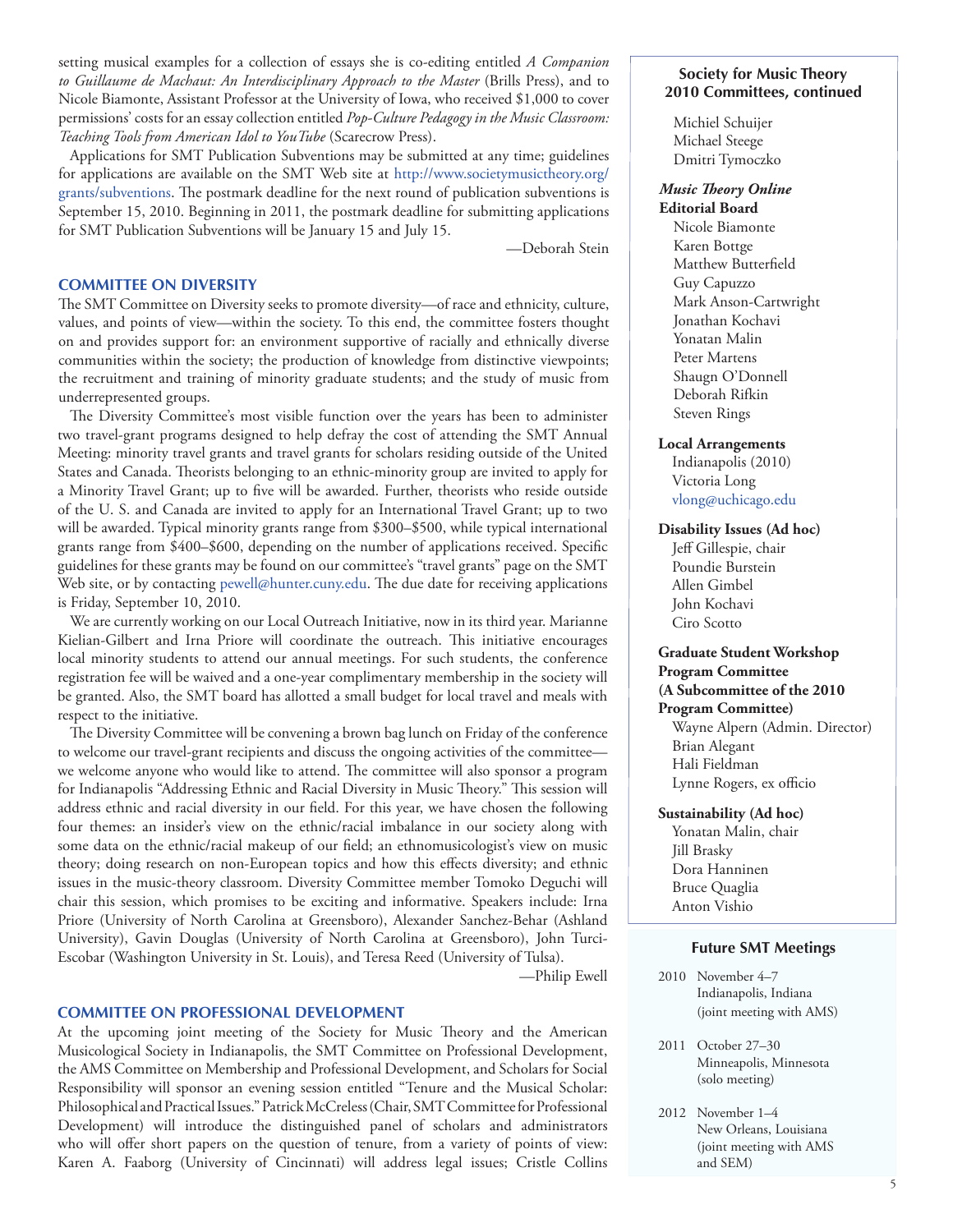Judd (Bowdoin College) will speak on the history and philosophy of tenure; Don Randel (President, Andrew W. Mellon Foundation, and Former President of The University of Chicago) will view tenure from the point of view of the president of a research university and of a major foundation supporting scholarship in the humanities; and Mary Wennerstrom (Indiana University) will offer the perspective of a music theorist and administrator in a comprehensive school of music. There will be a short period for questions and comments after each paper, and a full discussion at the end, moderated by Cristle Collins Judd. For specific details regarding the session and its participants, please refer to the Preliminary Program.

The CPD is also involved in other services related to the conference. For many years the Committee has sponsored the Conference Guides Program, in which members of SMT who are attending one of their first conferences are paired with more experienced conference goers, who help orient them on the first day, introduce them to other scholars, and in general help them feel welcome at the conference and in the Society. Anyone wishing to have a Conference Guide may check a box on the Registration Form, or directly contact Alfred Cramer [\(awco4747@pomona.edu](mailto:awco4747@pomona.edu)), the CPD member in charge of the program. Veteran society members are also urged to volunteer to serve as guides, and they may indicate their willingness to do so by checking the box on the Registration Form or e-mailing Alfred. Alfred will convene a meeting for introducing guides and "guidees" on Thursday afternoon, November 4, from 5:00–5:30 p.m. at a location to be announced.

The CPD hosts a Student Breakfast during the conference. In the past we have called this a Graduate Student Breakfast, but in recent years more and more undergraduates have wanted to come, so we have opened the event to students at both levels. The breakfast not only offers excellent food, juice, and coffee, but it is also a great way to meet graduate students from other institutions, to begin to develop all-important professional networks, and to learn about conferences and publications that invite student participation. The annual breakfast is scheduled for Friday morning of the conference from 7:00–9:00 a.m. Hosting the breakfast this year is Alan Street—currently of University College Dublin, but soon to be on the faculty of the University of Kansas. Questions about the breakfast can be addressed to Patrick McCreless [\(patrick](mailto:patrick.mccreless@yale.edu) [.mccreless@yale.edu\)](mailto:patrick.mccreless@yale.edu).

On Friday, November 5 from 1:00–3:00 p.m., the CPD will also offer a CV review session, in which senior members of the society are available to review and critique CVs and cover letters one-on-one with those applying for jobs in the near future. Meeting attendees who wish to take advantage of this opportunity should bring at least five copies of both their current CV and a generic cover letter for this session. Questions regarding this session should be addressed to Anne Marie de Zeeuw [\(amdeze01@louisville.edu](mailto:amdeze01@louisville.edu)), session coordinator.

Year-round, the CPD also runs two other programs that may be of interest. The CPD Mentoring Program is available to all members of the Society, at all stages of their careers. Mentoring relationships are private and confidential, allowing you an avenue for advice and counsel with any issues you may be facing. In order for the program to be successful, we need volunteers at all stages of their career. Please see the CPD Web page for more details or contact Deborah Burton [\(burtond@bu.edu](mailto:burtond@bu.edu)). Note that the Committee on the Status of Women (CSW) also offers a Proposal Advising Program that provides female graduate students and junior faculty with assistance in preparing conference proposals. More information on the CSW Conference Proposal Advising Program can be found on the CSW Web page. Members should feel free to take advantage of either of these mentoring services as they see fit.

Finally, the CPD maintains an SMT student Facebook Page, which is intended specifically for students and first-year faculty. The Facebook Page, which replaces the CPD listserv of past years, provides a safe forum for new members of the professional community to discuss issues relevant to graduate study, applying for jobs, or other questions and concerns, without being shared with the entire SMT membership. CPD members Sean Atkinson and Matt Steinbron currently manage the Facebook Page, which now includes over 130 SMT members.

Complete details of the committee's activities may be found on the SMT Web site at [http://www.societymusictheory.org/](http://www.societymusictheory.org/administration/committees/pdc) [administration/committees/pdc](http://www.societymusictheory.org/administration/committees/pdc).

—Patrick McCreless

#### **COMMITTEE ON THE STATUS OF WOMEN**

For the 2010 Annual Meeting in Indianapolis, CSW is planning a session on the analysis of music by twentieth-century women composers. In addition to invited speakers Joseph Straus (Graduate Center, CUNY) and Brenda Ravenscroft (Queen's University, Ontario), the session will feature papers by John Roeder (University of British Columbia), Diane Luchese (Towson University), and Joshua B. Mailman (Hunter College, CUNY and Eastman School of Music). The analyses will focus on music by Libby Larsen, Ursula Mamlok, Kaija Saariaho, Pozzi Escot, and Ruth Crawford Seeger. Reading lists, sound files, and other data will be posted at the CSW Web site before the conference to encourage audience participation. The Committee is considering instituting a paper prize for analysis of music by women composers

Robin Attas, graduate student representative of the CSW, has drafted a helpful document, "How to Provide Childcare at Your Conference; A Guide for Local Arrangements Coordinators." This guide outlines options for childcare at local meetings, as well as issues to consider in making these choices. The CSW continues to investigate childcare options for the Annual Meeting.

Members of the CSW will join the Committee on Women and Gender of the American Musicological Society during their Saturday morning meeting to discuss topics of mutual interest. We also welcome members of the AMS for our annual Brown Bag Open Lunch.

—Patricia Hall

#### **NETWORKING COMMITTEE**

Each member of the Networking Committee is working on specific tasks: Marlon Ben Feld—user case studies; Stephanie Linds—site proofreader; Tuukka Ilomäki—coding and technical issues; Brent Yorgason and Matthew Schaftel—*MTO;* Stefan Honisch accessibility issues; Scott Spiegelberg—Web master; Ève Poudrier comparing our Web site to other professional organizations.

In February 2010, the SMT Web site was hacked by a "friendly" hacker. We have shored up our security and inspected the site. The new security for the Web site had to be worked out with *MTO.* The SMT server that was housed at the University of Texas at Austin is now running at Eastman, where we are creating a new Web site. This will afford us more control and access than we have had when we used Dreamhost as our server.

President Rogers, Treasurer Smyth, and I discussed the pros and cons of outsourcing the technical side of our site, versus the pros and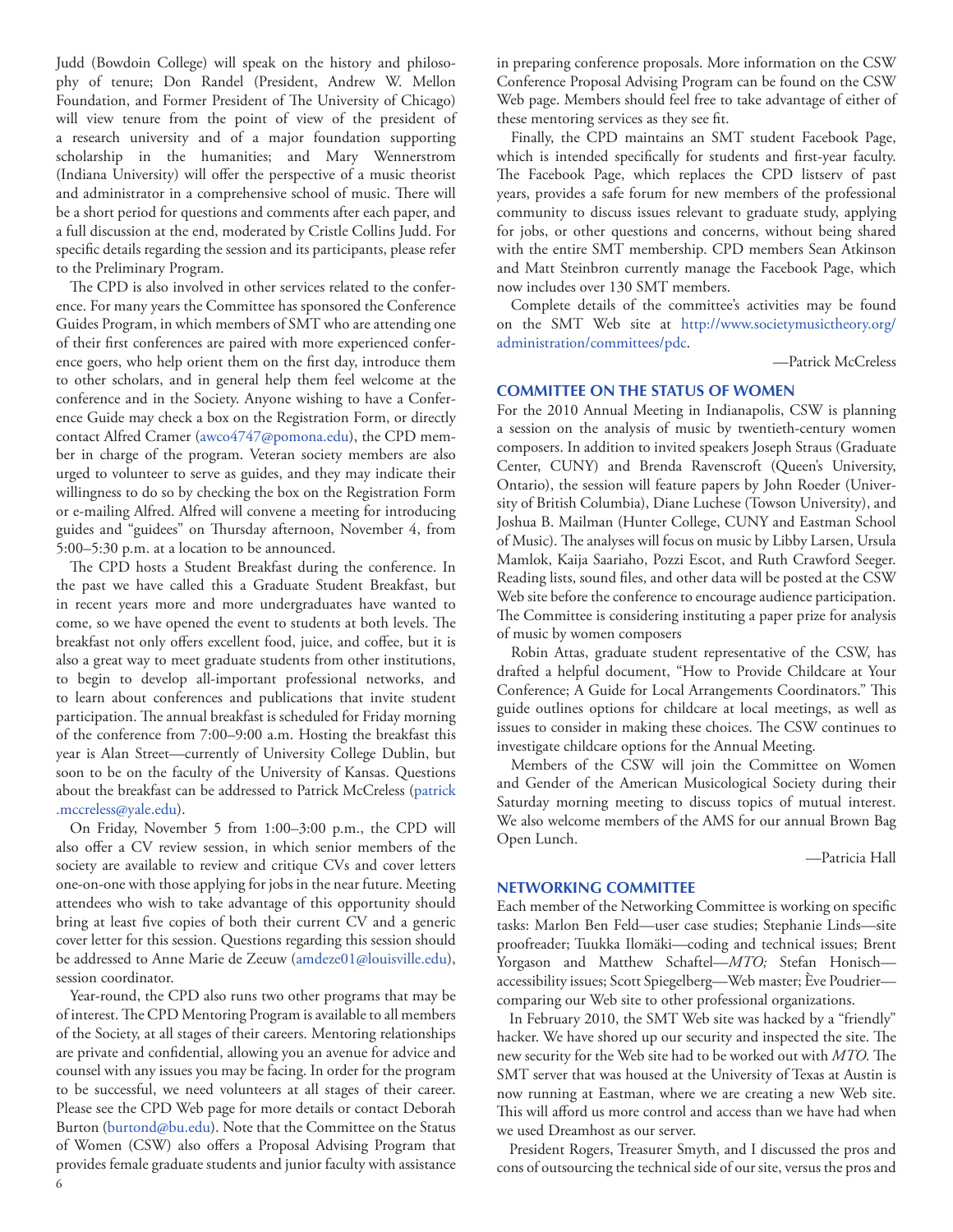cons of doing it all ourselves. We initially hired a local computer science student (University of Rochester) to help; Tuukka Ilomaki has taken over writing the code for our specialty modules. We have also had an offer of help from Spencer Perry at UC Press; Ramon Satayendra had some help from a friend in a redesign draft that proved very helpful to the committee.

Marlon Feld completed a user case study, and a reading committee, appointed by President Rogers from the SMT Board (Ramon Sateyendra, chair; Dora Hanninen, Daphne Leong, and Elizabeth Margulis), made its report, which focused on user accessibility. The front page of the Web site will follow the guidelines from Feld's user case study report and the recommendations of the reading committee, which recommended we look into the feasibility of having SMT on Facebook, Twitter, etc. While there are both positive and negative aspects to doing so, the Networking Committee will make a recommendation to President Rogers by the end of summer 2010.

Finally, *MTO* has completed its redesign. Once the new Web site for SMT is completed, *MTO* will continue with some additional redesign. Brent Yorgason, the managing editor of *MTO*, has created a labyrinth of php to guide the Web content from deep within the bowels of the server to its appointed place on the reader's eyeballs. Special thanks go to Bob Kosovsky for all his work with smt-talk and smt-announce, and to Eric Isaacson and John Roeder for their sage advice.

—Dave Headlam

## **PUBLICATIONS COMMITTEE**

The Publications Committee trusts that the new-format *Spectrum* has been well received. Besides improving the Society's environmental stewardship, the new design also improves coordination of graphics and text, eliminating much of the jumping around between pages in order to follow a discussion of a particularly involved figure. We will continue to work on the cover design so better use is made of available space.

Starting in January 2011, University of California Press will launch a new electronic platform for *Spectrum* developed with *JSTOR*. At that time, UC Press will be able to present the content of a Journal in full-text HTML along with new multimedia capabilities for article illustrations such as:

- Embedded Video
- Embedded Audio
- Zoomable Images
- Interactive Flash Figures
- 3D Models and Geographic Maps

These capabilities are obviously properties of an all-electronic journal, and it is clear that, to the extent that authors take advantage of them, *Spectrum* will become primarily an online journal. For the present, however, *Spectrum* will continue to appear in both hard and electronic copy, and we anticipate that transition to allelectronic will take some years and not happen on the stroke of New Year's 2011! Further, the Press is neither requiring nor advising that these capabilities be used extensively at present; it is better to start slowly in order for all parties—authors, editors, production staff—to adjust at a reasonable pace. Authors interested in using these capabilities should consult with the *Spectrum* editor.

—Dan Harrison

# **AMERICAN COUNCIL OF LEARNED SOCIETIES**

The Society for Music Theory is one of seventy national scholarly organizations that are members of the American Council of Learned

Societies (ACLS). The ACLS serves as an umbrella organization committed to "the advancement of humanistic studies." One of the most visible activities of the ACLS is its support of scholars and scholarships through a number of fellowship programs. At its annual meeting in Philadelphia in May 2010, the ACLS announced that for 2010-11 it has awarded over \$15 million to support 380 fellows in the humanities. Among the awardees are two Society for Music Theory members. Somangshu Mukherji (Princeton University) received a ECF Dissertation Completion Fellowship for "Generative Musical Grammar: A Minimalist Approach." Lawrence Zibkowski (University of Chicago) received an ACLS Fellowship for "Foundations of Musical Grammar," a project that has "two main parts: a theoretical specification that sets out definitions of the basic elements of musical grammar as well as the syntactic resources through which more extended musical utterances are created; and the development of experimental protocols to test the viability of the theoretical model."

The ACLS Fellowships are intended as salary replacement to help scholars devote six to twelve continuous months to full-time research and writing, to be initiated between July 1, 2011 and February 1, 2012. Applicants must have completed the Ph.D. by September 30, 2008. Information about the different ACLS Fellowships can be found on the American Council of Learned Societies Web site: [http://www.acls.org/programs/acls/.](http://www.acls.org/programs/acls/) The application materials for the 2010–11 competitions are available at [http://www.acls.org/](http://www.acls.org/programs/comps/) [programs/comps/](http://www.acls.org/programs/comps/).

Highlights of the annual meeting included discussions of emerging themes and methods of humanities research and implications for digital scholarship (focused on the Google book settlement), along with panels on new directions in humanities scholarship in Africa and ARTstor's platform for image sharing. James Leach, the new Chairman of the National Endowment for the Humanities, spoke on his priorities for the NEH and the climate for humanities research in the current administration. Nancy Siraisi presented the Charles Homer Haskins Prize Lecture.

—Cristle Collins Judd

#### **SMT 2011 CALL FOR PAPERS**

The Thirty-Fourth Annual Meeting of the Society for Music Theory will be held in Minneapolis, Minnesota on October 27–30, 2011. Proposals on any topic related to music theory are welcome.

**General Submission Guidelines:** The SMT welcomes submissions as long as they do not represent work that has already been published in peer-reviewed publications (print or electronic). Papers that have been read at national or international meetings in a related discipline (e.g., music perception and cognition, semiotics, popular music, etc.) will be considered. An individual may submit no more than one paper proposal as the sole author and no more than one paper proposal as a joint author. No one may appear on the program more than twice, whether participating in a panel discussion, functioning as an organizer of a formal session, appearing as a sole author or co-author, or serving as a respondent. Participation in offerings such as interest-group meetings or standing committee presentations (e.g., CSW) does not count as an appearance for this purpose.

#### **Submissions for papers must include:**

(1) A proposal of no more than 500 words, including any footnotes or endnotes. The text must be double-spaced, with one-inch margins, and the text and notes should be printed in a 12-point font. A maximum of four pages of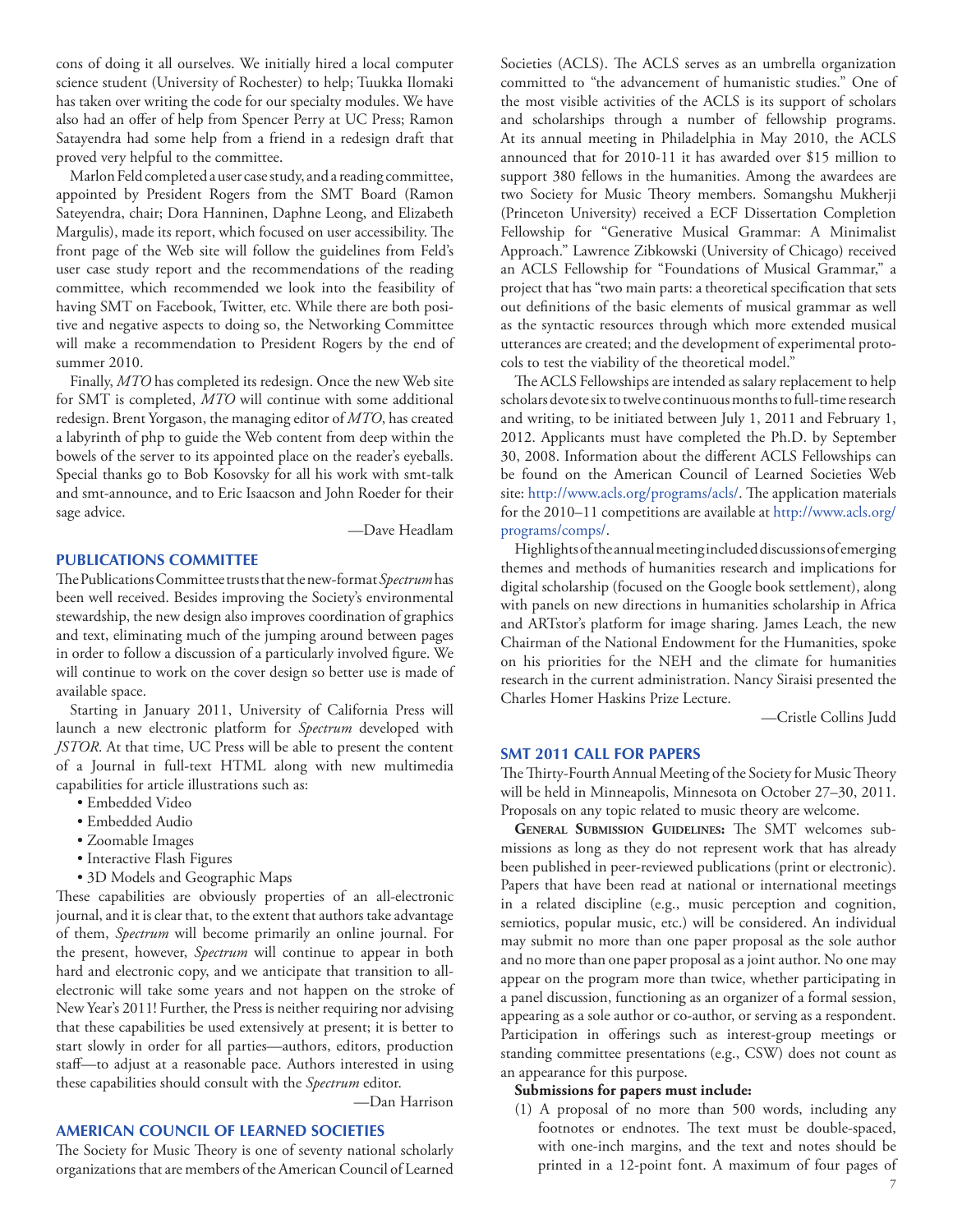<span id="page-7-0"></span>supplementary materials (such as musical examples, diagrams, and bibliography) should be included if appropriate; they will not be counted within the 500-word limit. These must be appended and not integrated into the body of the proposal. Seven copies of the proposal—double-sided, collated, and stapled—must be submitted by mail only; no faxed or electronic submissions will be accepted. The proposal must include the title of the paper but exclude the author's name and any other identifying information. Please note that rejected proposals will remain anonymous; only the SMT Executive Director, in mailing out acceptance and rejection letters, will know the identity of those authors.

(2) A cover letter listing the title of the paper and the name, postal address, e-mail address, and telephone number of the author, as well as the author's rank and institutional affiliation, if any. This cover letter should also contain a list of all required equipment (such as piano or LCD for *PowerPoint*) other than the public-address system and CD player that will be provided to all presenters. The Society cannot provide computers or Internet access for presentations, but LCD screens and cables can be made available if requested in advance. *Please do not send abstracts at this time.*

Proposals for poster sessions should follow the guidelines for submission of papers. The Committee may recommend that a paper proposal be transformed into a poster session, though the author may decline.

Proposals for special sessions and events of unusual format, such as analysis symposia or panel discussions, are welcome. Special sessions are "special" in the sense that the proposed session as a whole is designed by the submitters and not by the Program Committee. Proposals for sessions requiring special equipment or invited speakers must include an itemization of these requirements, the support for which will depend on funds available. The Committee reserves the right to consider separately each paper in a special session proposal and program accordingly, with or without the other papers from that proposed session.

Individual proposals within a special session proposal should follow, where possible, the guidelines for paper proposals, including the preservation of authors' anonymity; please collate and staple the special session proposal as a unit rather than by individual papers. Proposals for special sessions of unusual format may be exempted from certain of these guidelines. To discuss the possibility of such exemptions, those wishing to propose special sessions must contact the Program Committee chair (see below) no later than January 1, 2011.

**The postmark deadline is January 15, 2011.** Please send proposals to: Victoria Long, Executive Director; Society for Music Theory, University of Chicago, Department of Music,1010 East 59th Street, Chicago, IL 60637. If you have questions, please contact the chair of the 2011 Program Committee, Byron Almén [\(almen@mail.utexas.edu](mailto:almen@mail.utexas.edu)).

#### **SMT GRADUATE STUDENT WORKSHOP PROGRAM**

The Graduate Student Workshop Program (GSWP) conducts educational workshops at national SMT meetings for graduate students in music theory and musicology led by outstanding scholars in a particular field. These are interactive work sessions emphasizing instruction, participation, and collaborative learning. The GSWP enhances the educational dimension of the Society, provides a vehicle for increasing student membership, and offers a means of introducing emerging scholars to their colleagues and the profession as a whole. The costs of the program are subsidized by its Director.

Now in its fifth year, the GSWP will conduct two concurrent three-hour workshops at the 2010 SMT/AMS Joint Annual Meeting in Indianapolis on Friday morning, November 5. Gretchen Horlacher (Indiana University) will conduct a Stravinsky Workshop and Michael Klein (Temple University) will conduct a Musical Narrative Workshop. Fifteen students will participate in each workshop, selected by a random draw from two pools of applicants. Reading and repertoire assignments are distributed during the summer and early fall. Extensive preparation is required. Participants attend a reception with the SMT President the night before, the Student Breakfast sponsored by the Professional Development Committee that morning, and an informal lunch after the event. See the GSWP Web page under the SMT Web site at <www.societymusictheory.org/events/GSWP>for further details. Please direct all inquiries to Wayne Alpern, GSWP Director, [smtworkshops@aol.com.](mailto:smtworkshops@aol.com)

—Wayne Alpern

# **NEWS FROM THE INTEREST GROUPS**

The **Music Cognition Group** turns twenty-five in 2010. During the Indianapolis meeting, our regular meeting will celebrate this fact with a panel discussion and celebration of the evolution of music cognition-based approaches within music theory during that time. We hope to mark this anniversary in more social ways as well, with details TBA. Contact Peter Martens with questions at [peter.martens@ttu.edu.](mailto:peter.martens@ttu.edu) To join the SMT-MCG e-mail list, please go to our Web site (<http://smtmcg.acs.unt.edu/>) for instructions.

The **Disability and Music Group** is sponsoring two events at the conference in Indianapolis:

- 1. A Special Session (organized by Dave Headlam, Jeff Gillespie, and Bruce Quaglia): "Visual Impairment in the Music Theory Classroom: Policies and Practicalities"
- 2. Our regular meeting on the Saturday morning of the meeting at 7:30 a.m. We will be planning future events and activities and all are invited.

The business meeting in Indianapolis of the **Jazz Theory and Analysis Special Interest Group** (SMT-Jz) will take place Friday at noon. The primary focus will be for members to present and discuss compositions that exhibit unusual, unorthodox, or nonstandard harmonic progressions, ones that may be particularly resistant to analysis. Anyone is welcome to bring in copies of a handout of a composition for discussion. Please make sure your handout has your name on it and is annotated sufficiently so others can later remember the main points of your discussion.

Last year's discussion at the business meeting resulted in the creation of a task force to create a dialogue with NASM (National Association of Schools of Music). This NASM task force comprises four SMT-Jz participants, Nicole Biamonte, Patricia Julien (chair),

# **SMT DUES INCREASE January 1, 2011** \$85 for regular members (increase of \$10) \$40 for student/retired members (increase of \$5)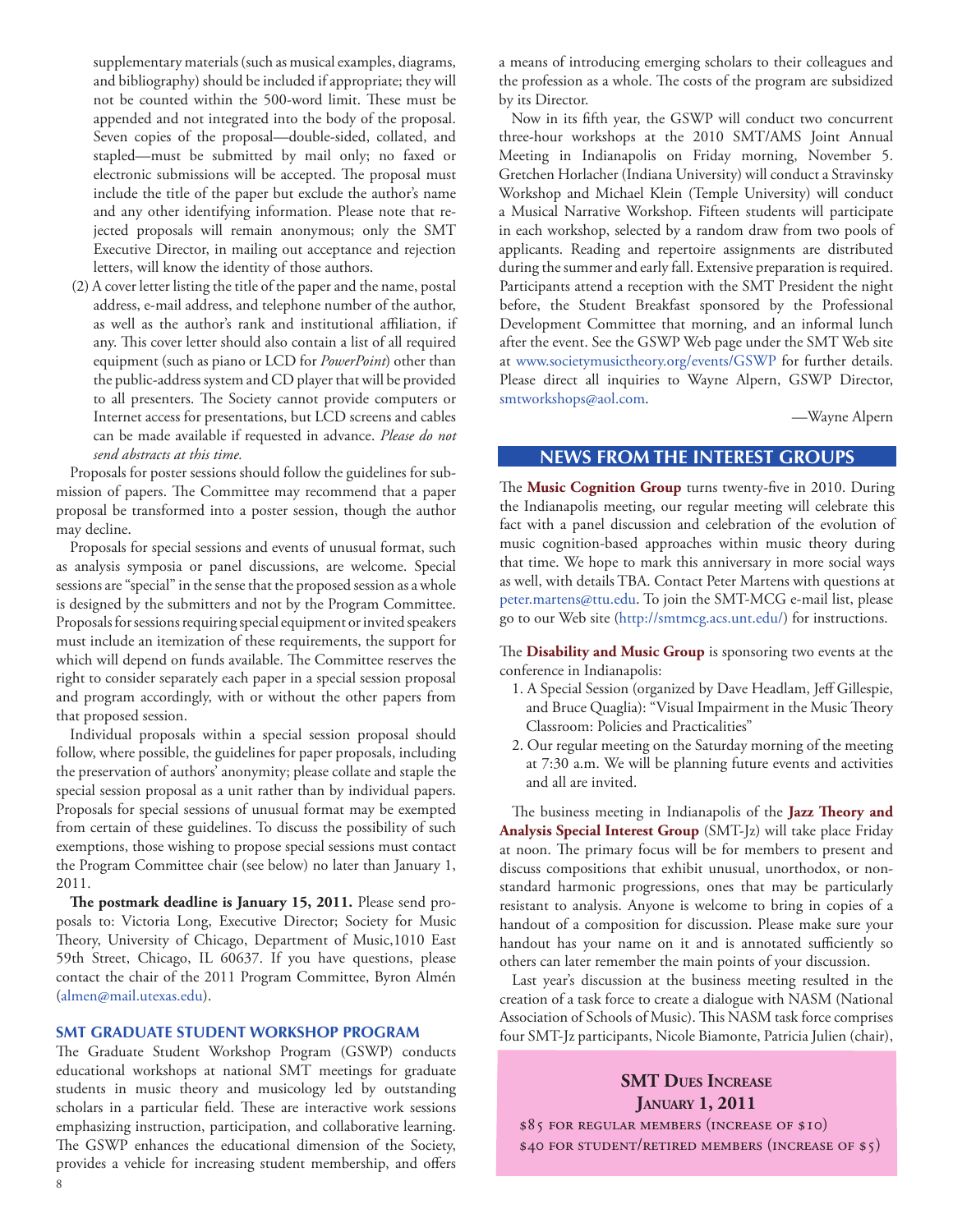Steve Larson, and Dariusz Terefenko, whose purpose is to explore ways to incorporate and integrate jazz theory within the standard undergraduate theory curriculum. Some of the task force members will be participating in a seminar at the NASM meeting in November 2010 in Boston. The task force will give an update and solicit ideas at our Indianapolis business meeting.

The 2010 SMT-Jz Award Committee, consisting of Ben Bierman, Scott Cook, and Keith Salley (chair), will also provide an update on their work during the year. For the 2011 committee, Ben Bierman and Scott Cook will remain, and we would like to solicit a volunteer for the third member.

Kent Williams and Henry Martin have updated the online Jazz Theory Bibliography [\(http://music.uncg.edu:2001/](http://music.uncg.edu:2001/)). Suggestions for new entries and corrections can be sent to Henry Martin ([martinh@](mailto:martinh@andromeda.rutgers.edu) [andromeda.rutgers.edu](mailto:martinh@andromeda.rutgers.edu)). Any suggested references for future updates should address concerns in jazz theory and analysis. The citations should be as complete as possible and include keywords.

The jazz jam session, long a mainstay of the SMT conference, is scheduled to take place Friday evening in Indianapolis. Keith Salley (Shenandoah Conservatory) will be organizing the session. Any questions about it can be directed to him at [ksalley@su.edu](mailto:ksalley@su.edu).

Any inquiries about SMT-Jz can be directed to the chair, Keith Waters [\(Keith.Waters@colorado.edu](mailto:Keith.Waters@colorado.edu)). Those wishing to be added to the SMT-Jz listserve should send an e-mail to Steve Larson [\(steve@](mailto:steve@uoregon.edu) [uoregon.edu](mailto:steve@uoregon.edu)) and ask to be added.

Have you ever wondered what can music informatics do for you, or even wondered what it is? **The Music Informatics Group** invites SMT members to find out by attending two special events at the SMT annual meeting in Indianapolis. A poster session titled "Music Informatics: Research, Representations, and Tools" will feature a broad array of software tools, music representations, and music research that demonstrate a range of applications of current information technology to answer musical questions. And during the regularly scheduled meeting of the Music Informatics Group, Chris Raphael, Professor of Music Informatics at Indiana University, will provide a tutorial overview on current trends in music informatics and on software tools that are available to support such research. Times and location of these events can be found in the annual meeting schedule of events. For more information on the music informatics group or to join our mailing list, please see [http://www](http://www.music.indiana.edu/department/theory/smtmig/) [.music.indiana.edu/department/theory/smtmig/](http://www.music.indiana.edu/department/theory/smtmig/).

The **Mathematics of Music Analysis Interest Group** has a new email group for correspondence and discussion. To join this e-mail group, please visit <http://groups.google.com/group/smt-math/>or send an e-mail message to [jason.yust@gmail.com](mailto:jason.yust@gmail.com). The group welcomes initiatives from all members of SMT to use the e-mail group to promote discussion and research in all facets of the intersection between mathematics and music theory and analysis. In particular, the Mathematics of Music Analysis Interest Group entertains suggestions for activities at the 2010 meeting of SMT, members interested in creating a Web site for the group, suggestions for joint session proposals for future SMT meetings to be supported by the Mathematics Interest Group, members interested in organizing a mentoring program for SMT paper proposals involving mathematics, and any suggestions for activities that the group can help organize to promote research and discussion on mathematics and music. All interested SMT members are encouraged to either contact the group at large via th[e smt-math@googlegroups.com]( mailto:smt-math@googlegroups.com) list or Jason Yust (jason.yust@gmail.com).

This year the **Music and Philosophy Interest Group** welcomes the advent of its new sister group, the AMS Study group in Music and Philosophy. A number of events are planned this year at the Indianapolis meeting: the two groups will hold their first joint business meeting; the SMT group will hold a special session on the writings of Merleau-Ponty; and the AMS group will host a panel on the writings of Jankélévitch. Anyone interested in participating in the organization of the Music and Philosophy Group, or anyone with ideas for future sessions or panels, should contact John Koslovsky at [john.koslovsky@](mailto:john.koslovsky@oberlin.edu) [oberlin.edu](mailto:john.koslovsky@oberlin.edu).

The **Music Theory Pedagogy Interest Group** will sponsor a special session entitled "Teaching Counterpoint in the Twenty-First Century" during the 2010 SMT Annual Meeting in Indianapolis. Mary Arlin will chair this session. After an introductory paper by Robert Gauldin, the remaining presentations (by Peter Schubert and Dariusz Terefenko) will focus on the use of improvisation as an innovative didactic tool in contrapuntal instruction, involving graduate-student "guinea pigs" in vocal and keyboard demonstrations of instruction in Renaissance and Baroque counterpoint techniques. This special session was organized and proposed by Robert Gauldin.

Our group hosts an e-mail list, which may be used for disseminating and discussing anything related to the pedagogy of music theory. You can find information about subscribing and posting messages to the list at [http://lists.societymusictheory](http://lists.societymusictheory.org/listinfo.cgi/pedagogy-societymusictheory.org) [.org/listinfo.cgi/pedagogy-societymusictheory.org](http://lists.societymusictheory.org/listinfo.cgi/pedagogy-societymusictheory.org).

Our group will meet, as usual, for about an hour during the Annual Meeting in Indianapolis; consult the program for the time and place for this meeting. Everyone is invited to attend.

SMT's **Performance and Analysis Interest Group (**PAIG**)** is pleased to announce its sponsorship of a special session at the upcoming AMS/SMT joint conference in Indianapolis, entitled "Analytic Pathways to Successful Performance Strategies for Works by Chopin and Schumann," in recognition of the composers' bicentennials. Presentations will address issues concerning the performance of works presenting significant global challenges to the performer that may fruitfully be addressed by one or more modes of musical analysis. Solutions will be tested in real time by demonstration of performance options, culminating in complete performances of the works discussed. Presenters will include Robert Hatten, Harald Krebs (in collaboration with his wife, soprano Sharon Krebs), and David Kopp. Please refer to the meeting schedule for session details, time, and location. We hope to see many of you there, as well as at PAIG's annual meeting, which will feature a separate, participatory activity to be announced in advance of the conference. To join the PAIG e-mail list, please contact Jan Miyake ([Jan.Miyake@oberlin.edu](mailto:Jan.Miyake@oberlin.edu)). For general inquiries, comments, submissions, and suggestions, contact PAIG's chair, David Kopp [\(dako@bu.edu\)](mailto:dako@bu.edu).

At the SMT Annual Meeting in Indianapolis, the **Popular Music Interest Group** will have a special session entitled "(Per)Form in(g) Rock" devoted to questions of form in popular music. The session will include papers by Jay Summach, Christopher Doll, Brad Osborn, and Tim Koozin, and it will feature live music examples for the presentations as well as a response from Mark Spicer. At the Popular Music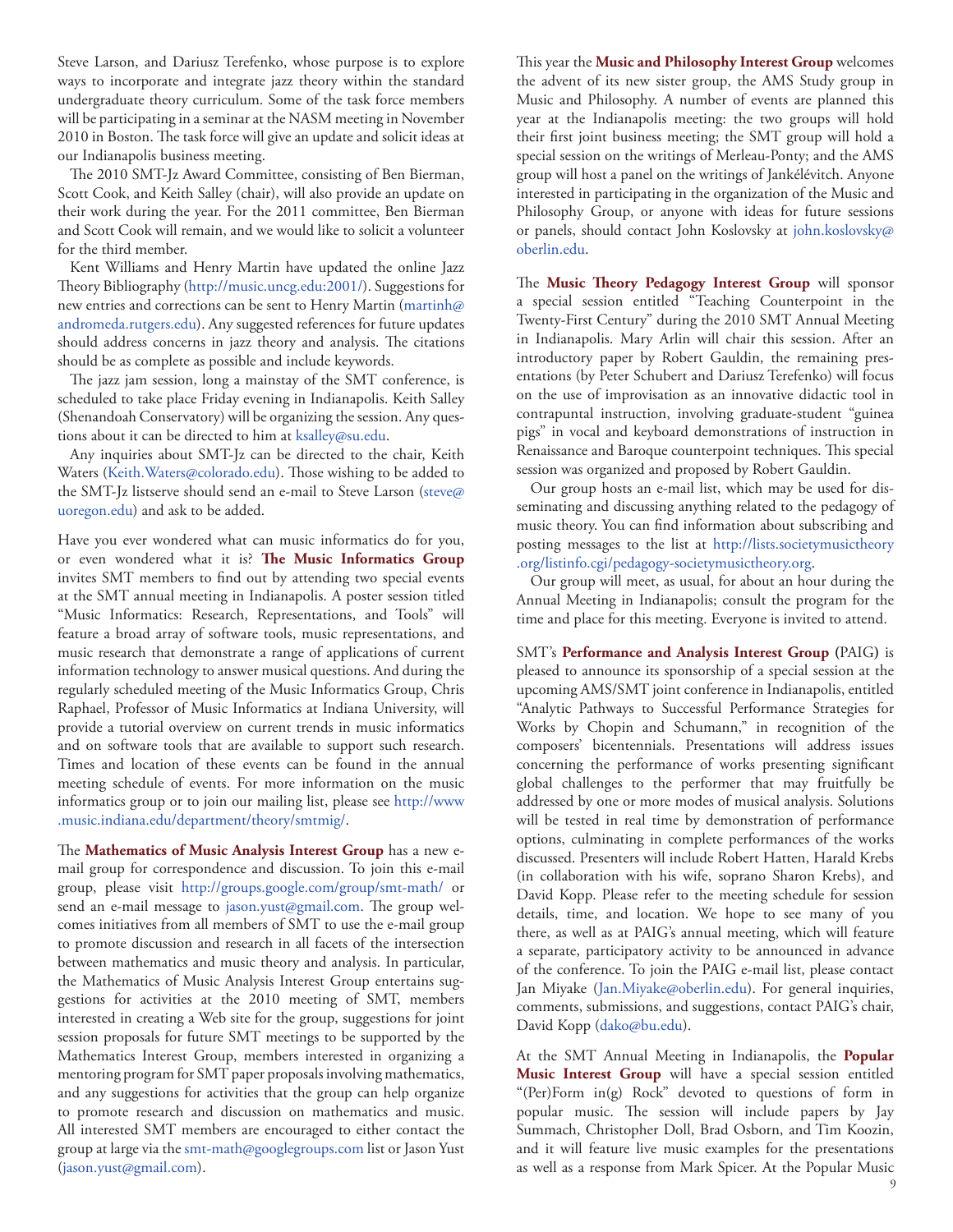Interest Group's meeting in Indianapolis, Robin Attas will lead a presentation and discussion of issues involving women in popular music. All are encouraged to visit the group's Web site at [http://](http://popmusic.societymusictheory.org) [popmusic.societymusictheory.org](http://popmusic.societymusictheory.org) and join the discussion list at [http://lists.societymusictheory.org/listinfo.cgi/pop\\_analysis](http://lists.societymusictheory.org/listinfo.cgi/pop_analysis-societymusictheory.org)[societymusictheory.org](http://lists.societymusictheory.org/listinfo.cgi/pop_analysis-societymusictheory.org). Please send all suggestions, corrections, and questions to the chair, Joti Rockwell [\(joti.rockwell@pomona](mailto:joti.rockwell@pomona.edu) [.edu\)](mailto:joti.rockwell@pomona.edu).

In Indianapolis, the **Scholars for Social Responsibility (SSR)** will be sponsoring an evening session, "Tenure and the Musical Scholar: Philosophical and Practical Issues" together with the AMS Committee on Membership and Professional Development and the SMT Committee on Professional Development, whose report contains more detailed information. In addition, we are planning a community service event during the conference. For information about our activities, or suggestions about future projects we might undertake, please contact Anton Vishio ([av47@nyu.](mailto:jfboss@uoregon.edu)edu)

# **NEWS ITEMS**

#### **JOURNAL OF MATHEMATICS AND MUSIC**



Taylor & Francis is delighted to offer members of the Society for Music Theory a discounted personal subscription to *Journal of Mathematics and Music.* Launched in 2007, *Journal of Mathematics and* 

*Music* focuses on mathematical and computational approaches to musical structures and processes.

Recent issues include articles on pre-whitened music and multiinstrument compositions; graph theoretic approaches to tonal modulation, and Hellegouarch's definition of musical scales. A forthcoming special issue to be published in 2010 deals with computational music analysis in the context of Brahms's String Quartet Op. 51, No. 1.

SMT members are entitled to a special rate of US \$40/£24 per annual volume. The Journal is published three times per year. To subscribe for 2010, please complete the order available at <www.tandf.co.uk/journals/offer/tmam-so.asp>. To order previous volumes or for any queries, please contact Angela Dickinson at [angela.dickinson@tandf.co.uk.](mailto:angela.dickinson@tandf.co.uk)

#### **THE MANNES INSTITUTE**

The Mannes Institute is the premier musical think tank in the world dedicated to collaborative exploration at the highest level of inquiry. Celebrating a decade of achievement, the Institute has earned international recognition as a revolutionary innovation in music scholarship. We offer distinguished theorists and musicologists a unique opportunity to work and think together in a sustained and collegial way. Instead of conventional paper presentations, the Institute conducts an integrated series of intensive participatory workshops and interactive plenary sessions addressing a single musical topic under the guidance of an expert faculty of peers. Extensive prior preparation and active communal engagement are essential. The Institute is privately funded and operated without institutional support. It is housed at Mannes College of Music in New York City and convenes at prestigious institutions across the country.

The tenth Mannes Institute on Musical Aesthetics gathered at the University of Chicago in Chicago, Illinois from June 24–27, 2010. The majority of this year's members attended the Institute

for the first time, and more musicologists, women, and midlevel scholars participated than ever before. Six rigorous workshops were conducted for nine hours each over the four-day period: Aesthetics of Analysis led by Berthold Hoeckner (co-chair) and Steven Rings of the University of Chicago, The Musical Sublime led by Alexander Rehding (co-chair) of Harvard University, Beethoven and the Aesthetics of Freedom led by Daniel Chua of the University of Hong Kong, Literary Models and Music led by Fred Maus of the University of Virginia, Music Aesthetics and the Body led by Susan McClary of the University of California, Los Angeles, and Critique—Aesthetics—Politics led by Martin Scherzinger of New York University.

Lawrence Kramer of Fordham University delivered a special guest presentation on "Numinous Particles: The Aesthetics of Musical Meaning," and Thomas Christensen, Master of the Humanities Collegiate Division, welcomed the distinguished members of the Mannes Institute to the University of Chicago. The Miles Levin Musical Essay Award was presented jointly to Emily Dolan of the University of Pennsylvania and Nina Sun Eidsheim of the University of California, Los Angeles. There was a faculty dinner, an opening reception, an elegant banquet in the Quadrangle Club, a free night on the town in the Windy City, and our traditional diploma ceremony.

Information about the Mannes Institute's unique scholarly mission, distinctive methodology, and future programs is available at [www.mannes.edu/mi](http://www.mannes.edu/mi). Detailed proposals are welcome. Please address all inquiries to Wayne Alpern, Director, at [mannesinstitute@](mailto:mannesinstitute@aol.com) [aol.com](mailto:mannesinstitute@aol.com).

—Wayne Alpern

# **UPCOMING CONFERENCES**

**Tonality 1900-1950: Concept and Practice / Tonalität 1900- 1950: Konzept und Praxis,** an international conference, will be held October 1–2, 2010, at University of North Carolina, Chapel Hill and Duke University. The conference is organized by Philip Rupprecht (Duke University), Felix Wörner (UNC Chapel Hill) and Ullrich Scheideler (Humboldt-Universität Berlin), with grant support from the National Endowment for the Humanities and the Ernst von Siemens Musikstiftung. For full program details, please visit <http://music.duke.edu/performances/tonality1900-1950>.

The **Society for Ethnomusicology** will hold its fifty-fifth Annual Meeting on November 11–14, 2010, at the Wilshire Grand Hotel in downtown Los Angeles. Titled "Sound Ecologies," this year's meeting features more than 400 presentations, as well as a variety of concerts and other special events. The meeting is hosted by UCLA, which is celebrating the fiftieth anniversary of the founding of its Ethnomusicology program. UCLA will present a pre-conference

## **Contacting the Society**

Society for Music Theory Victoria Long, Executive Director University of Chicago Department of Music 1010 East 59<sup>th</sup> Street Chicago, IL 60637 773.834.3821 [vlong@uchicago.edu](mailto:vlong@uchicago.edu)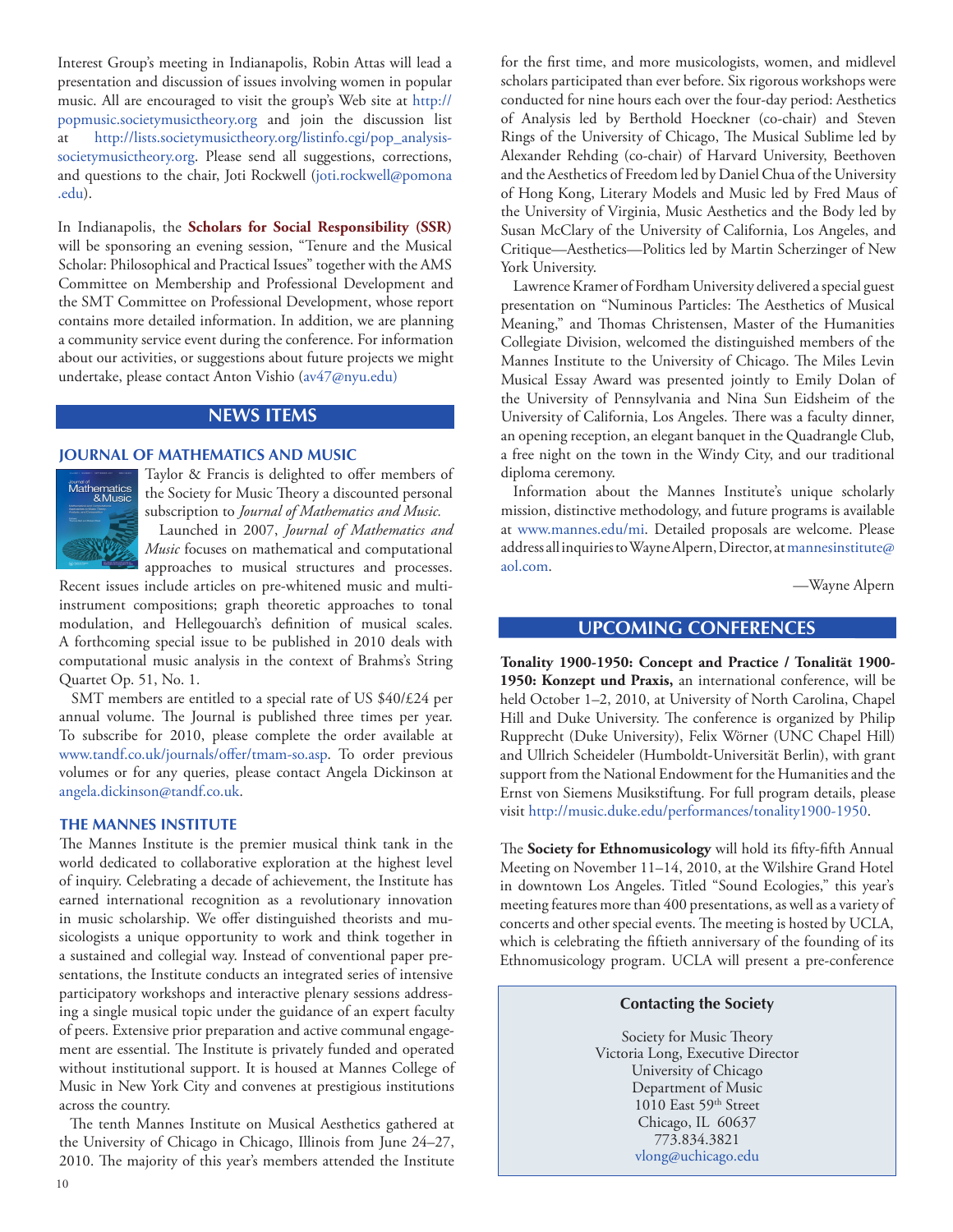<span id="page-10-0"></span>symposium, "Music Research and Performance in South Asia: The Life and Work of Nazir Ali Jairazbhoy," on November 10 at the Wilshire Grand.

On September 22–25, 2011, the School of Music Herberger Institute for Design and the Arts at Arizona State University will host **Feminist Theory and Music 11: Looking Backward and Forward** (20th Anniversary). Scholars interested in feminist theory in music are invited to attend FTM11. The purpose of this conference is to consider the past, current, and potential contributions of women to music and to advance the philosophical, theoretical, and practical basis of feminist theory in music. The conference will provide a forum for this growing body of scholarship and for discussions among those engaging in feminist research. A call for papers and other presentations is forthcoming. The conference program will feature keynote speeches, paper presentations, lecture-recitals, and concerts. Themes include pioneers, women exploring digital arts, eco-musics, as well as music and healing. For more information, please contact either Jill Sullivan [\(Jill.Sullivan@asu.edu](mailto:Jill.Sullivan@asu.edu)) or Sabine Feisst ([Sabine.Feisst@asu.edu\)](mailto:Sabine.Feisst@asu.edu).

## **Election Reminder**

This year we will elect the President-elect, Treasurer, and two members of the Executive Board. The ballot and the bios of the candidates standing for election will be available online on August 23. **Please remember to vote!** Results will be announced at the SMT Business Meeting in Indianapolis.

## **SMT Business Meeting**

The annual business meeting is scheduled for Saturday, November 6, 2:00–3:00 p.m., followed by the awards ceremony and keynote address.

# **IN MEMORIAM DOROTHY PAYNE (1934–2010)**

No one can merely say that they knew Dorothy Payne, because even upon a first meeting, one sensed that she was a warm, loving, very intelligent, and insightful person. Many will say they loved her and that they learned more from her than any other teacher, regardless of their ability or lack of ability when they first entered her classroom. She became to me a true friend. In her quiet, gentle way, with flashes of humor, she treated all students and colleagues as very special people. She encouraged all students to hone their skills so that they would excel in music theory and analysis or, maybe, understand music theory concepts and be able to demonstrate musicianship skills for the very first time. In preparing her students for a part writing assignment, she often illustrated the concept in D major/minor. I asked her why one day, "Is it because your name begins with "D"? She replied, "No. I just think it sits well on the staff."



What attracted me especially to her teaching was how she demonstrated the tie between music theory and performance in developing a personal performance interpretation. She encouraged all of us to perform in class whatever was under study at the time. She was an outstanding teacher of music theory and I was to learn that she also excelled at teaching piano. At a national meeting a few years ago, I was talking to her and a student rushed up to say "Thank you, thank you so much! You helped me so much in overcoming my [piano] performance problems! Now I can *really* play the piano!" Dorothy Payne allowed those graduate music theory majors who were also performers to hold in her classroom, weekly "Thursday Afternoon Musicals" recitals (we even had inscribed red T-shirts!). She touched the lives of thousands of students who feel her loss. Many model their teaching today on that of Professor Payne. In addition, she was a role model for women students at a time when there were few women academic professors and few women graduate students at the Eastman School of Music (two Ph.D. candidates when I was there). She loved teaching and a great many of her students, colleagues, and friends loved her. She made so much of music theory easy and fun. Students looked forward to her classes.

Professor Payne was also an outstanding collaborative pianist, earning a bachelor's and master's in piano performance from Eastman; she accompanied me many times when I was a student at Eastman and she would never take payment for this. She continued to perform and gave biennial piano recitals at her final position at the University of South Carolina (concerts: 1993–2008) with her brother Karl and sister Rebecca "Becky" Rivers-Payne, both pianists. She was also a fine organist.

Professor Payne received Excellence in Teaching Awards from the University of South Carolina, the Eastman School of Music (she was one of the first two faculty members to receive this award), and the University of Texas at Austin. In 2002, she was chosen to deliver the Robert M. Trotter Lecture, her title, "In Praise of Mentors," at the College Music Society National Convention in St. Louis ([http://www.jstor](http://www.jstor.org/pss/40374466) [.org/pss/40374466](http://www.jstor.org/pss/40374466)). She was also the third person to receive the "Gail Boyd de Stwolinski Prize for Lifetime Achievement in Music Theory Teaching and Scholarship" in 2004 (see the *Journal of Music Theory Pedagogy,* Vol. 20, 2006, pp. 139–151). Each spring, the "Dorothy Payne Prize for Best Graduate Student Paper" is awarded in her honor by the Society for Music Theory of the Mid-Atlantic since its beginning in 2003.

Dorothy Katherine Payne, Distinguished Professor Emerita of Music Theory and former Dean of the School of Music at the University of South Carolina, passed away on March 11, 2010 in her hometown of Cincinnati at seventy-five, suffering for several years from Parkinson's Disease. Professor Payne was a member for thirteen years of the music theory department at the Eastman School of Music, where she earned her Ph.D. in Music Theory. She was also awarded scholarships to study piano in Vienna and Rome. She taught music theory at the University of Texas at Austin, collaborating with Stefan Kostka there in writing *Tonal Harmony and An Introduction to Twentieth Century Music* (McGraw-Hill), now in its 6th edition, the leading music theory text for two decades and used at nearly 800 schools nationwide. She was also Chairman of the Departments of Music at the University of Connecticut at Storrs and the University of Arizona.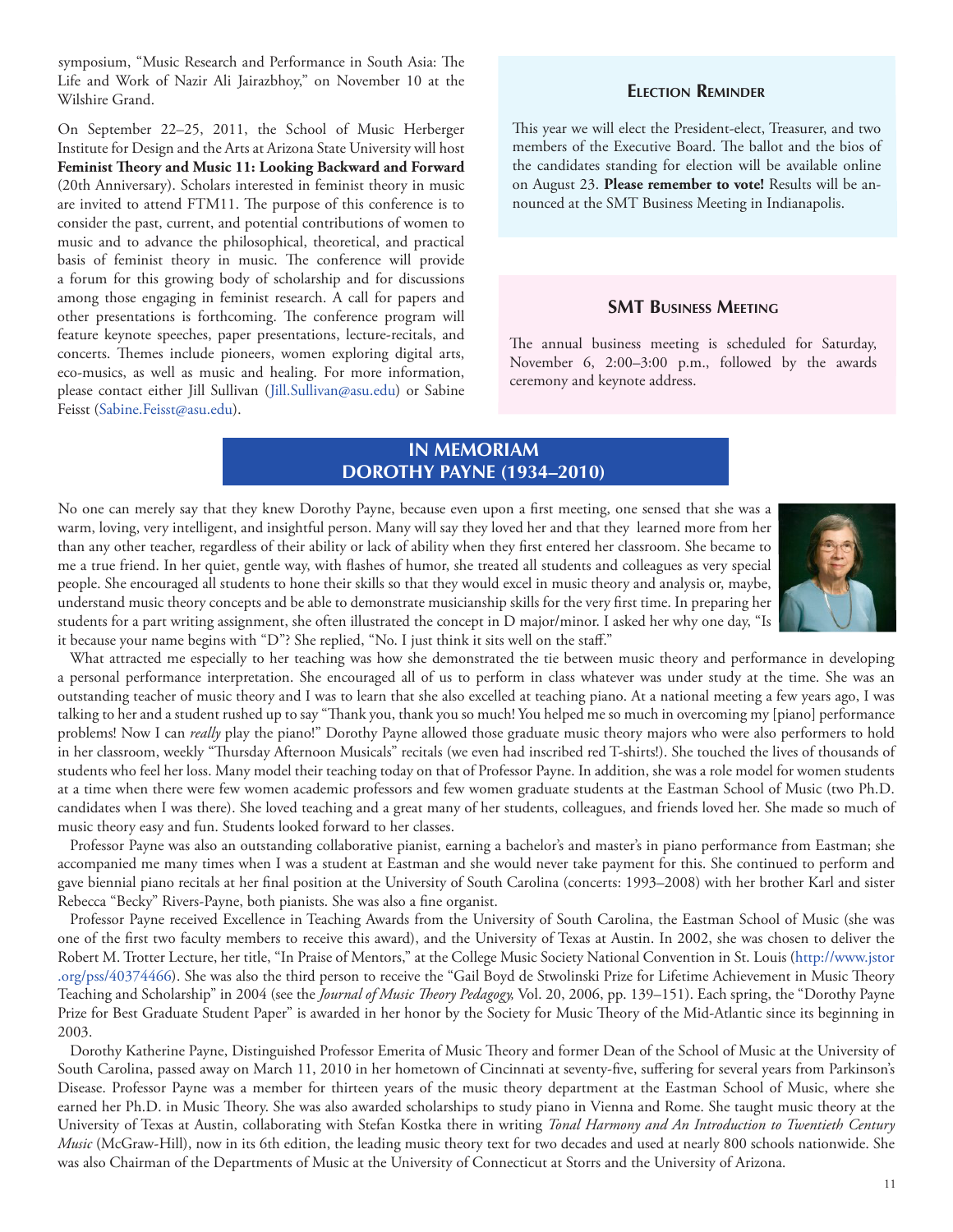<span id="page-11-0"></span>Professor Payne chaired the Music Advanced Placement Test Development Committee. She was very active in the National Association of Schools of Music (NASM), both as a visiting evaluator and as a member of the National Commission of Accreditation, and was also active in establishing and maintaining standards in schools and departments of music. In 1993, she was elected to NASM's Board of Directors and, subsequently, was elected to the Executive Committee.

Memorials may be made to the "Dorothy K. Payne Music Library Endowment," established in 1999 in her honor, c/o the University of South Carolina, Columbia, SC 29208; the "Dorothy K. Payne Scholarship Fund," c/o The Greater Cincinnati Foundation, 200 West Fourth Street, Cincinnati, OH 45202; Hospice of Cincinnati, Inc., P.O. Box 633597, Cincinnati, OH 45263; and "The Dorothy Payne Prize for the Best Graduate Student Paper," of the Society for Music Theory of the Mid-Atlantic, c/o Professor Daniel Zimmerman, Treasurer, 5597 Seminary Road, Apt. 2411, Falls Church, VA 22041

—Pamela L. Poulin

# **NEWS FROM INTERNATIONAL SOCIETIES**

#### **CANADIAN UNIVERSITY MUSIC SOCIETY**

The Canadian University Music Society/Société de musique des universités canadiennes held its 2010 conference at the University of Regina, June 3–6. During the conference, President Deanna Oye presented to Dr. Beverley Diamond (Memorial University of Newfoundland), a CUMS-SMUC honourary lifetime membership and, to Stacy Brown (doctoral candidate, Université de Montréal), a cash prize for the best student submission to the society's annual composition competition. Co-winners of the cash prize for the best presentation at the conference of a paper by a student member were doctoral candidates Kimberly White (McGill University) and Colleen L. Renihan (University of Toronto). The Society's AGM took place June 5; the following board members were elected to new positions: Lynn Cavanagh (University of Regina), president; Mary Ingraham (University of Alberta), vice president; Deanna Oye (University of Lethbridge), past president; Aris Carastathis (Lakehead University), treasurer; Edward Jurkowski (University of Lethbridge), English-language editor of *Intersections*. The following board members are continuing: Joelle Welling (University of Calgary), secretary; Sophie Stévance (Université de Montréal), French-language editor of *Intersections*; Edward Jurkowski, chair of the Standing Committee of Institutional Members. The society's 2011 conference will take place June 2–5 at Mount Allison University in Sackville, New Brunswick. The call for papers, round tables, lecture recitals, mini-concerts and compositions will appear in October 2010 on the CUM-SMUC Web site: [http://](http://www.cums-smuc.ca) [www.cums-smuc.ca](http://www.cums-smuc.ca).

— Lynn Cavanagh

#### **SOCIETY FOR MUSIC ANALYSIS**

12 The Society for Music Analysis (SMA), Britain's leading organization dedicated to the theory and practice of musical analysis, has supported, organized, and led a number of varied events. SMA supported an International Conference on Music and Numbers on May 14–15, 2010; the conference was hosted by the Department of Music, Canterbury Christ Church University. The keynote speakers included Professor Douglas Jarman (Royal Northern College of Music), Dr. Ruth Tatlow (Stockholm University), and Roy Howat (Keyboard Research Fellow at the Royal Academy of Music). An engaging and well-attended Postgraduate Study Day (TAGS) took place at Bangor University on the last weekend of April 2010. The keynote speakers were Joseph Auner (Tufts University) and Robert Pascall (Nottingham University), who gave the Anthony Pople Memorial lecture. The variety of papers and range of focus from Adorno and Strauss to vocal sampling was particularly successful and stimulating, and will inspire future SMA study days encompassing similar diversity. The second SMA, IMR and Wiley-Blackwell Summer School in Music Analysis will take place at Durham University (September 20–24, 2010). Places at the Summer School are obtainable by application to the Society's President, Professor Michael Spitzer, and ideally suit postgraduate research students, research active academic staff, and teachers of musical analysis. The

# **SMT Membership Reminder: Did You Forget to Renew?**

To receive future mailings and issues of *Spectrum*, make sure to renew your membership now. Go to the SMT Web site ([www.societymusictheory.org\)](http://societymusictheory.org), click on "Member Services," then ["Join/Renew](http://societymusictheory.org/Membership/Join)  [SMT.](http://societymusictheory.org/Membership/Join)" Dues are payable online through PayPal. If you prefer, you may download a membership form in pdf format and mail your registration and payment. Send membership renewals to Society for Music Theory, c/o Department of Music, University of Chicago, 1010 E. 59th Street, Chicago, IL 60637.

 Through your membership dues you help support the numerous free services offered by SMT—including networking services—and gain the opportunity to contribute to the Society's profile through committee participation. A complete listing of membership benefits may be found on the SMT Web site.



# **Moving?**

To ensure that you receive your *Music Theory Spectrum* in a timely fashion, please log in to your account on the Web site and update your address at least 30 days prior to your move, or notify Executive Director Victoria Long [\(vlong@](mailto:vlong@uchicago.edu) [uchicago.edu\)](mailto:vlong@uchicago.edu) of your change of address. Claims for missing issues should also be sent to Victoria Long.



#### **Reminder**

The postmark deadlines for submitting an application for a Publication Subventions Award change in 2011 to *January 15 and July 15.*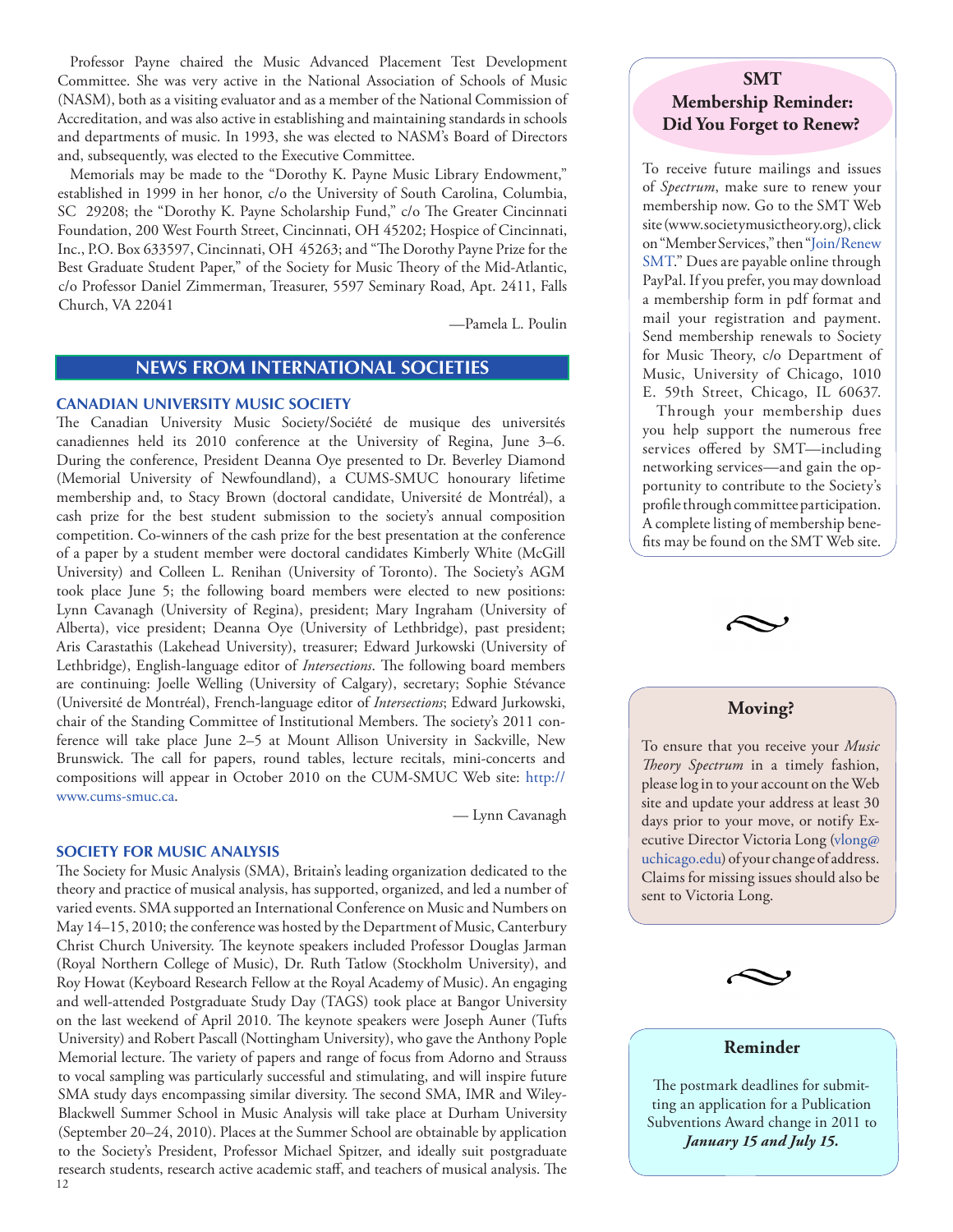<span id="page-12-0"></span>teaching staff this year will include International Teaching Fellow, William Caplin, as well as William Drabkin, Julian Horton, Adam Krims, Michael Spitzer, Richard Widdess, and Special Guest Speaker, Pieter Bergé. This year's event will build on the success of last year's Summer School which received very positive feedback: "Classes were intensive and interactive, taking the form of small seminar groups rather than lectures, and encouraged an equal exchange of ideas, transcending the usual tutor/student hierarchy. . . . The SMA merits our gratitude and praise for spearheading such a valuable initiative, and one which is set to evolve and (one hopes) to become a permanent fixture in its calendar of events." (Anne Hyland, Ph.D. student, University of Cambridge). The final day will incorporate aspects of a summer school with a study day open to the public on Form.

The next Music Analysis Conference will take place at Lancaster University (LancMAC) July 28–31, 2011. This will occur simultaneously with the Seventh International Conference in Music Since 1900. Further details on any of the events listed above can be found on the SMA Web site at [http://www.lancs](http://www.lancs.ac.uk/sma/) [.ac.uk/sma/](http://www.lancs.ac.uk/sma/), which also has the Society newsletters, membership and contact information.

The Editorial Board of the Journal *Music Analysis* makes grants from its Development Fund in the form of support for travel and subsistence to UK-based students and scholars working in the discipline of music analysis to attend conferences abroad, to consult library and archival resources, or to pursue other comparable research activities. Individual grants will not normally exceed £500.

The Society for Music Analysis awards up to four bursaries, of between £1,000 to £2,000 for one year, to those commencing UK Masters' degrees. Application information, including deadlines and conditions, can be found on the SMA Web site (http://www.lancs .ac.uk/sma/). The applications will be reviewed by Michael Spitzer and Alan Street, and the results will be announced in September 2010.

The SMA officers are Michael Spitzer (Durham University UK), president; Danuta Mirka (Southampton University UK), vice president; Edward Venn (Lancaster University, UK), treasurer and administrator; Lois Fitch (Royal Northern College of Music, UK), events officer; David Bretherton (Southampton University, UK), information officer; and Tristian Evans (Bangor University, UK) and Michelle Phillips (University of Cambridge, UK), student representatives.

—Lois Fitch

## **GRUPPO D'ANALISI E TEORIA MUSICALE**

The activity of Gruppo d'Analisi e Teoria Musicale (GATM) for 2010 has been centered on two major events: the Rome seminar and the Rimini conference, and on the publication of two issues of the journal *Rivista di Analisi e Teoria Musicale* (*RATM*). In addition, the Web site of GATM, completely redesigned and regularly updated, is currently hosting the online journal *Analitica.* The new URL for GATM is [http://www.gatm.it.](http://www.gatm.it)

In cooperation with the University of Rome–Tor Vergata and the Accademia Nazionale di S. Cecilia GATM organizes a yearly seminar on "hot" issues in music theory in March. The series began in 2008 with William Caplin and David Gagné ("New Developments in Form Theory") and was followed in 2009 with Carl Schachter ("Make Music Speak. Schenkerian Analysis and Performance"). The 2010 seminar took place on March 26–27

with Janet Schmalfeldt as guest speaker ("Musical Form as Process: Performers and Analysts in Dialogue"). Professor Schmalfeldt's seminar, with about one hundred participants, has been a huge success.

Issue XV/1 (2009) of the journal *Rivista di Analisi e Teoria Musicale,* sponsored by the Music and Arts department (BEMUS) of the University of Rome–Tor Vergata, is entirely devoted to the Neapolitan theory of composition in the eighteenth century, with articles by Rosa Cafiero, Robert Gjerdingen, Nicoleta Paraschivescu, Giorgio Sanguinetti, Gaetano Stella, and Paolo Sullo. Volume XIV/2 (2008) included articles and essays by Carl Schachter, David Gagné, Domenico Giannetta, Lelio Cammilleri, Mario Baroni, and Rossana Dalmonte. The journal is sent free of charge to all GAMT members. For information about membership and the table of content of each issue, visit the Web site of the journal's publisher, LIM [http://www.lim.it/.](http://www.lim.it/)

The Eight Annual Conference of GATM will be held in Rimini on November 4–6, 2010 in cooperation with the Musical Institute "Lettimi" and the Sagra Musicale Malatestiana. The call for papers is available on the GATM's Web site at [http://www](http://www.gatm.it/) [.gatm.it/](http://www.gatm.it/). The European Music Analysis conference (EuroMac VII) will be held in Rome on October 6–8, 2011. The call for papers will be soon available on the Web sites of the seven European music analysis societies.

—Giorgio Sanguinetti

# **NEWS FROM REGIONAL SOCIETIES**

**Music Theory Midwest**'s twenty-first annual meeting was held May 14–15, 2010 at Miami University in Oxford, Ohio. Approximately one hundred registered members of MTMW were in attendance. Claire Boge (Miami University) chaired local arrangements for this meeting. Karen Bottge (University of Kentucky) chaired the program committee, which included Timothy Best (Indiana University), Jason Britton (Luther College), Kevin Holm-Hudson (University of Kentucky), Jan Miyake (Oberlin College Conservatory), and Julian Hook (Indiana University), ex officio. The program, which was selected from a record number of paper proposals, ranged across the musical landscape from Perotin to Sonic Youth to Japanese art song to Pärt's serial works. A plenary session celebrated MTMW's first twenty years with reminiscences by three of its earliest officers: Marianne Kielian-Gilbert (Indiana University), Joseph Kraus (Florida State University), and Anne Marie de Zeeuw (University of Louisville).

The Arthur J. Komar Award for the outstanding paper delivered by a student was awarded to Benjamin Anderson (Northwestern University) for his paper "Schema Versus Archetype: How the Concepts Differ and Why We Need Both." David Carson Berry (University of Cincinnati-CCM) chaired the Komar Award Committee, which included Kyle Adams (Indiana University) and David Clampitt (Ohio State University).

Congratulations go to newly elected officers: Stan Kleppinger (University of Nebraska-Lincoln), secretary (re-elected to a second term); Kyle Adams (Indiana University), area II representative; and Haley Beverburg (University of Michigan), student representative for areas I and III. The following officers will continue for another year: Jay Hook (Indiana University), president; Gretchen Foley (University of Nebraska-Lincoln), treasurer; Leigh VanHandel (Michigan State University), area I representative; Robert Cook (University of Iowa), area III representative; and Mitch Ohriner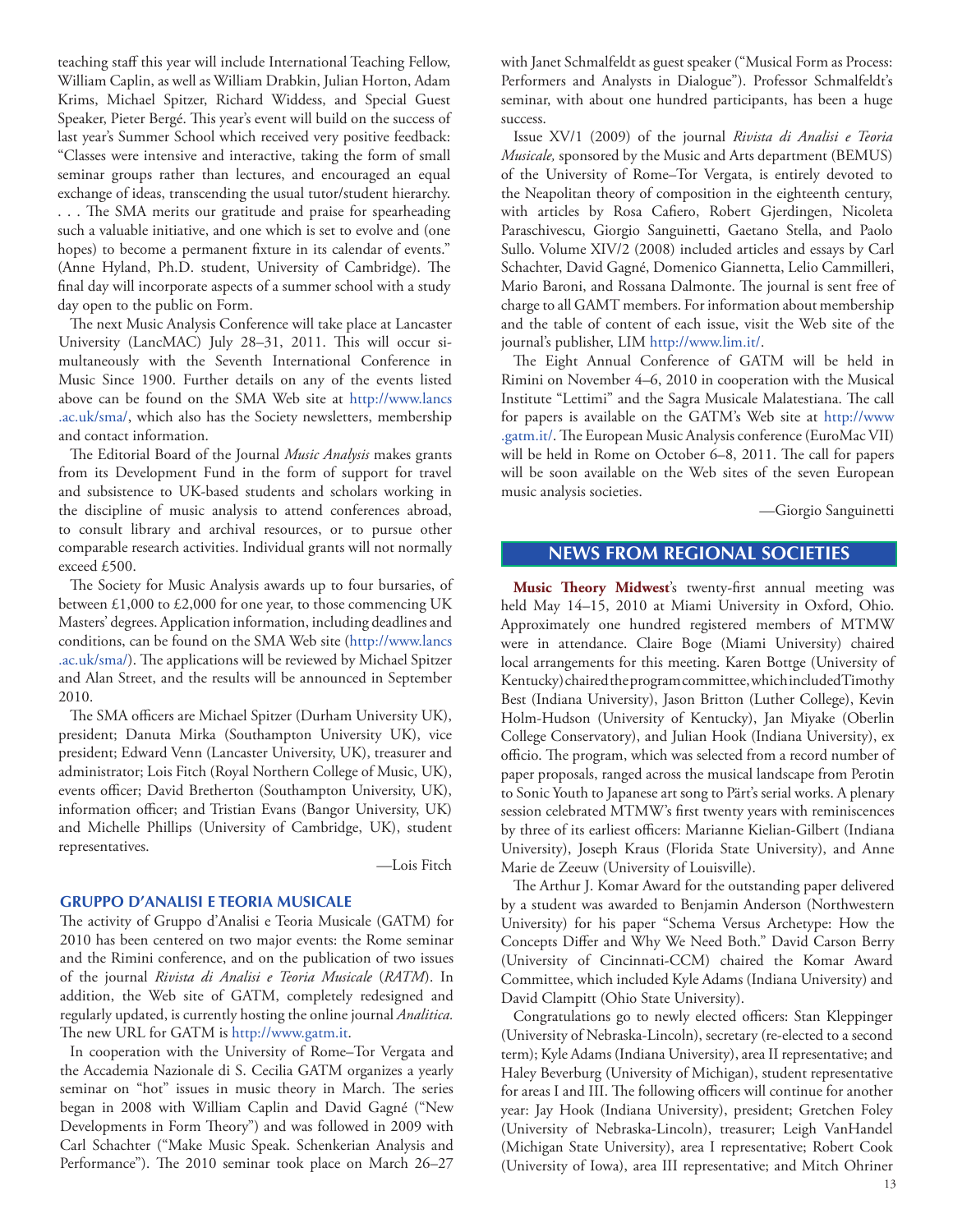(Indiana University), student representative for areas II and IV. Many thanks go to Nicole Biamonte (Univerity of Iowa) for chairing the nominating committee.

Our next annual meeting will take place on May 13–14, 2011 at the University of Nebraska-Lincoln. Stan Kleppinger will serve as chair of local arrangements; Scott Murphy (University of Kansas) will chair the program committee.

MTMW draws its officers and executive board from the Great Lakes and Great Plains states. David Loberg Code (Western Michigan University) continues to maintain the MTMW Web site. Anyone from the area interested in participating more actively as an officer or committee member is encouraged to volunteer by contacting Jay Hook at [juhook@indiana.edu.](mailto:juhook@indiana.edu) MTMW welcomes members from all geographic areas. For more information, go to the MTMW Web site: [www.wmich.edu/mus-theo/mtmw.](http://www.wmich.edu/mus-theo/mtmw)

The eighth annual meeting of the **Music Theory Society of the Mid-Atlantic** (MTSMA) was held at the Pennsylvania State University in University Park on March 26–27, 2010. Dora Hanninen (University of Maryland), chair of the program committee, and her colleagues put together an outstanding selection of sixteen papers and activities. Vincent Benitez (Penn State University) was the chair of local arrangements. Kofi Agawu (Princeton University) gave the keynote address entitled "Iconicity in African Musical Thought and Expression."

Congratulations go to newly elected officers: Vincent Benitez (Penn State University), president; Rachel Bergman (George Mason University), secretary; Cynthia Folio (Temple University) and Philip Duker (University of Delaware), members-at-large. The following officers will continue for another year: Keith Shelley (Shenandoah University), vice president; Daniel Zimmerman (University of Maryland), treasurer; David Weisberg (William Paterson University), archivist; Anne Marie de Zeeuw (University of Louisville) and Kip Wile (Peabody Institute of John Hopkins University), members-at-large; Tim Cochran (Rutgers University), student representative. Many thanks go to Keith Shelley for chairing the nominating committee. Aleck Brinkman (Temple University) maintains our Web site:<http://www.mtsma.org>.

The society's ninth annual meeting will be held on March 18–19, 2011, at George Washington University in Washington, D.C. Eugene Montague ([eugene\\_m@gwu.edu\)](mailto:eugene_m@gwu.edu) will handle local arrangements, Cynthia Folio ([cfolio@temple.edu](mailto:cfolio@temple.edu)) will chair the program committee, and Ian Quinn (Yale University) will give the keynote address. A call for proposals will be forthcoming in July 2010 with a December 1, 2010 deadline for submissions. Details regarding the 2011 conference will be forthcoming at www.mtsma.org. Membership in the MTSMA is free; anyone may join by simply sending an e-mail to the society's Secretary, Rachel Bergman, at [rbergman@gmu.edu](mailto:rbergman@gmu.edu). *GAMUT,* MTSMA's online journal, is on a regular schedule of publication and is accepting submissions for consideration. For information, please contact Michael Klein ([mklein01@temple.edu\)](mailto:mklein01@temple.edu), editor.

The **Music Theory Society of New York State** (MTSNYS) held its annual meeting on April 10–11, 2010 at John Jay College in New York City:

• Local arrangements chair Ben Bierman (John Jay College) produced a highly professional gathering where nothing went wrong, and with an almost festive atmosphere of scholarly purpose.

- In a new initiative suggested by David Claman (Lehman College, CUNY), we reached out to undergraduates throughout New York State, offering them free registration to attend the annual meeting; students from Ithaca College, Brooklyn College, Hofstra University, Queens College, and City College of New York took enthusiastic advantage of this opportunity.
- Sessions were on 'Modernism,' 'Between Cultures,' 'Pop Music,' 'Musical Spaces,' 'Vienna,' 'Schoenberg and Stravinsky,' and 'Rameau, Riemann, and Schenker'; you can read the abstracts at [http://www.ithaca.edu/music/mtsnys/](http://www.ithaca.edu/music/mtsnys/2010mtg/program.html) [2010mtg/program.html](http://www.ithaca.edu/music/mtsnys/2010mtg/program.html). In order to maximize opportunities for members and others to present papers, there was no keynote or plenary session this year.
- Members of the program committee were John Covach (University of Rochester), chair; Jonathan Dunsby (Eastman), ex officio; Timothy Johnson (Ithaca College), Shaugn O'Donnell (CUNY), Jamuna Samuel (SUNY Stony Brook), and Eric Wen (Mannes).
- The winner of the 2010 Patricia Carpenter Emerging Scholar Award is Jason Hooper (University of Massachusetts Amherst) for his paper "Heinrich Schenker's Early Theory of Form, 1895–1914," which will be published in our journal *Theory and Practice.*

The thirty-ninth MTSNYS annual meeting will be at SUNY University of Buffalo April 9–10, 2011. The chair of the program committee is Rebecca Jemian (Ithaca College). A scheme of financial awards to graduate students to meet the costs of annual meeting attendance will be announced shortly.

Vol. 33 of *Theory and Practice* was a superb special issue, coedited by Philip Stoecker and Dave Headlam, devoted to the theories and compositions of the late George Perle. Vol. 34 will appear this year, edited by Philip Stoecker and Jonathan Dunsby, with articles by Alan Gosman, J. Daniel Jenkins, Patricia Julien, Tiina Koivisto, Jan Miyake, and Peter H. Smith, and a review by Daniel Shanahan. Newly appointed editors Matt BaileyShea and Seth Monahan will publish *Theory and Practice* Vol. 35 also in 2010, as a new-look journal, maintaining its high standards as an international forum for music theory research.

Members of MTSNYS include those who live in and around New York State, as well as anyone interested in any aspect of music theory. Membership comes with a subscription to *Theory and Practice.* To join MTSNYS, visit our Web site: [www.ithaca](http://www.ithaca.edu/music/mtsnys) [.edu/music/mtsnys.](http://www.ithaca.edu/music/mtsnys)

**Music Theory Southeast** held its nineteenth annual meeting on March 5–6, 2010 at Winthrop University in Rock Hill, South Carolina. Our conference featured a keynote address by Elaine Chew (University of Southern California), entitled "Tonality Algorithms and Visualization." MTSE's Program Committee selected a diverse range of papers addressing topics from harmony, rhythm, and form to narrative, gesture, and economic theory, as well as analysis of a wide range of musical repertory by Lasso, Mozart, Brahms, Strauss, Rachmaninoff, Bartók, Reich, Carter, Frank Zappa, and Paul Simon. At the business meeting, Mitch Ohriner (Indiana University) was presented with MTSE's best student paper award for "Duration Segment Similarity in the Performance and Perception of Bartók's 'Aksak' Meters." For a complete program and abstracts of the 2010 conference, please visit our Web site at [music.uncg.edu/mtse.](http://music.uncg.edu/mtse) Hiu-Wah Au (Appalachian State University) chaired the Program Committee,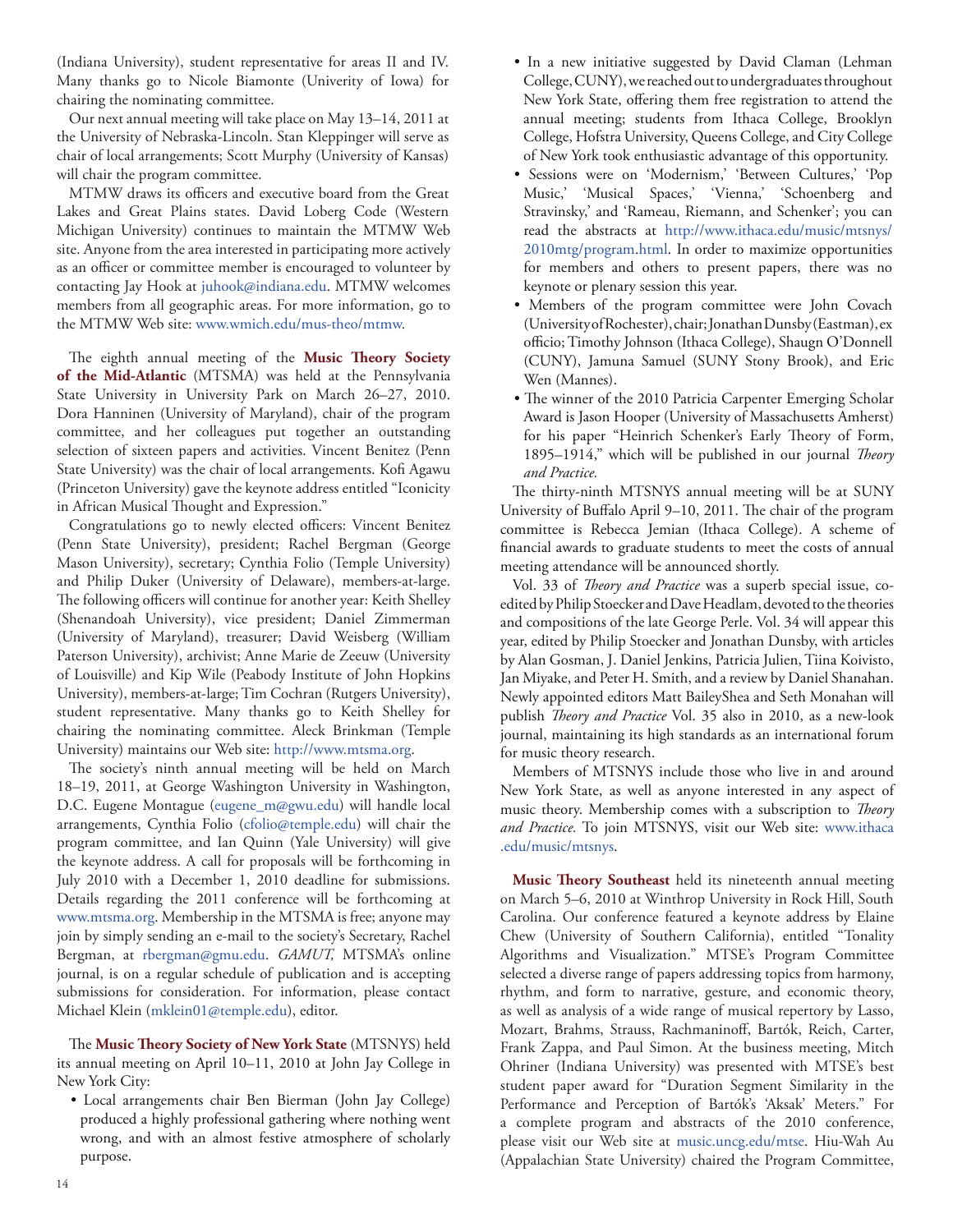and the committee members included Yayoi Uno Everett (Emory University), Bryn Hughes (University of Western Ontario), Rob Kelley (Lander University), Noel Painter (Stetson University), and Nancy Rogers (Florida State University), ex officio.

MTSE will hold a Joint Meeting with South Central Society for Music Theory on March 11–12, 2011 at Florida State University in Tallahassee, FL. Jeff Perry will chair the Program Committee and Michael Buchler will be in charge of local arrangements. MTSE draws its officers from Florida, Georgia, South Carolina, North Carolina, Virginia, and West Virginia, but the society welcomes members from all geographic areas. Officers include Yayoi Uno Everett (Emory University), president; Hiu-Wah Au (Appalachian State University), treasurer; Adam Ricci (UNC– Greensboro), secretary; Guy Capuzzo (UNC–Greensboro) and J. Daniel Jenkins (University of South Carolina), members-at-large. J. Kent Williams (UNC–Greensboro) maintains our Web site.

The **New England Conference of Music Theorists** held its 2010 meeting at the University of Connecticut in Storrs, CT on April 16–17. Many thanks go to Ronald Squibbs for chairing local arrangements, and to the program committee comprising Richard Bass, chair (University of Connecticut), Margaret Thomas (Connecticut College) and Brian Kane (Yale University), which selected a provocative and wide-ranging program. Papers included structural/hermeneutic approaches to Mahler, Schoenberg and Webern, phrase articulation in post-tonal and mathematical modeling of tonal music, Rachmaninoff-asprogressive, compositional/performance choices, and Schubert and Schumann.

For the third year, NECMT has sponsored a graduate student workshop. This year, Professor Patrick McCreless (Yale University) led a highly successful workshop entitled "Issues of Rhetoric Pertaining to the History of Theory and to Analysis." Following this, and branching out from rhetoric to issues of meaning, Saturday afternoon featured a fascinating panel discussion on "Music, Meaning, and Subjectivity" with presentations by Michael Klein (Temple University), Charles Fisk (Wellesley College), and Professor McCreless.

This year's meeting saw the election of Ronald Squibbs (University of Connecticut) as secretary; thanks to Brent Auerbach (University of Massachusetts, Amherst) for his service. The other officers are Peter Kaminsky (University of Connecticut), president; and Matthew McDonald (Northeastern University), treasurer. The 2011 meeting will be held at Brandeis University in Waltham, MA on April 15–16; details will be posted on our Web site at [http://](http://www.necmt.org) [www.necmt.org.](http://www.necmt.org)

The **Oklahoma Music Theory Round Table**, the world's oldest professional music theory society, will meet on September 17, 2010 at Oklahoma Baptist University. For information on this meeting, please contact Professor Sandra Meyer [\(sandra.meyer@okbu.edu](mailto:sandra.meyer@okbu.edu)), (405) 878-2303. For more information on the Round Table, visit our Web site at [faculty-staff.ou.edu/S/Kenneth.D.Stephenson-1/](http://faculty-staff.ou.edu/S/Kenneth.D.Stephenson-1/omtrt.html) [omtrt.html](http://faculty-staff.ou.edu/S/Kenneth.D.Stephenson-1/omtrt.html) or contact Ken Stephenson at [kstephenson@ou.edu](mailto:kstephenson@ou.edu) or 405.325.1650.

The **Rocky Mountain Society for Music Theory** held their annual meeting at the University of Arizona in Tucson on April 16–17, 2010. Theorists from the Rocky Mountain region were joined by scholars from around the country and Canada. Those who attended were rewarded with sessions on space and symmetry, hearing and perception, expression and communication, and others. Further, Stephen Blum addressed this joint meeting of the regional chapters of SMT, AMS, and SEM. His talk focused on breaking down the barriers between various modes of scholarly research and teaching in music. A lively discussion ensued, with theorists, musicologists, and ethnomusicologists all exchanging ideas about how to move forward with this agenda. Everyone agreed that the mix of student and faculty participants and the high quality of the papers made for a very strong and successful conference. In business news, Susan de Ghizé (University of Denver) took over as president and it was decided that next year's meeting will be held at Colorado College in Colorado Springs, where we will again meet jointly with regional chapters of AMS and SEM.

The **South Central Society for Music Theory** (SCSMT) held its twenty-sixth annual meeting on February 26–27, 2010 in Hattiesburg, Mississippi at the University of Southern Mississippi. Many thanks to Doug Rust, local arrangements chair, and to the 2010 Program Committee: James MacKay (Loyola University New Orleans), chair; David Smyth (Louisiana State University), Michael Baker (University of Kentucky), and David Forest (Texas Tech) as the student representative. This year's Best Student Paper Award was given to Alan Theisen (Florida State University) for his paper "Elliott Carter's Readings of Ungaretti Poems in *Tempo e Tempi*."

The 2010 SCSMT officers are John Latartara (University of Mississippi), president; Rebecca Long (University of Massachusetts, Amherst), vice president; Alan Theisen (Florida State University), secretary; Joe Brumbeloe (University of Southern Mississippi), treasurer. For more information about SCSMT, please visit our new Web site at [http://www.music.lsu.edu/MusicTheory/SCSMT/](http://www.music.lsu.edu/MusicTheory/SCSMT/index.html) [index.html,](http://www.music.lsu.edu/MusicTheory/SCSMT/index.html) which is maintained by Jeff Perry (Louisiana State University). The 2011 SCSMT meeting will be held jointly with MTSE. Membership fees for SCSMT are now \$20 (individual) and \$15 (student). For more information on the 2011 SCSMT/ MTSE conference, please contact John Latartara ([jlatarta@olemiss](mailto:jfboss@uoregon.edu) [.edu\)](mailto:jfboss@uoregon.edu).

The **Texas Society for Music Theory** held its thirty-second annual meeting on February 26–27, 2010 at Baylor University. Jana Millar coordinated local arrangements. Our keynote address entitled "Memories and Dream States: How Music Captures The Poetic Soul" was given by Deborah Stein. The address was a fascinating exploration of the ways in which Romantic-era composers of Lieder set poetry in which there is a juxtaposition of temporal or ontological states. In addition to the keynote address, there were four paper sessions—'Pre-tonal and Post-Tonal,' 'Nineteenth-Century Harmony,' 'Guitar Chords, Zappa's Chords, and Zelda's MORGs,' and 'Contemporary Music'—as well as a special presentation on Music Theory in the Classroom given by Blaise Ferrandino. The Herbert Colvin Award for best student presentation was awarded to Sarah Sarver (Florida State University) for her paper "Chromatic Parentheses: An Exploration of Their Structural and Narrative Implications in Select Songs from Richard Strauss's *Brentano Lieder,* op. 68." The program selection committee consisted of John Cotner (Stephen F. Austin State University), Aaminah Durrani (University of Houston), Peter Martens (Texas Tech University), and Stephen Slottow (University of North Texas).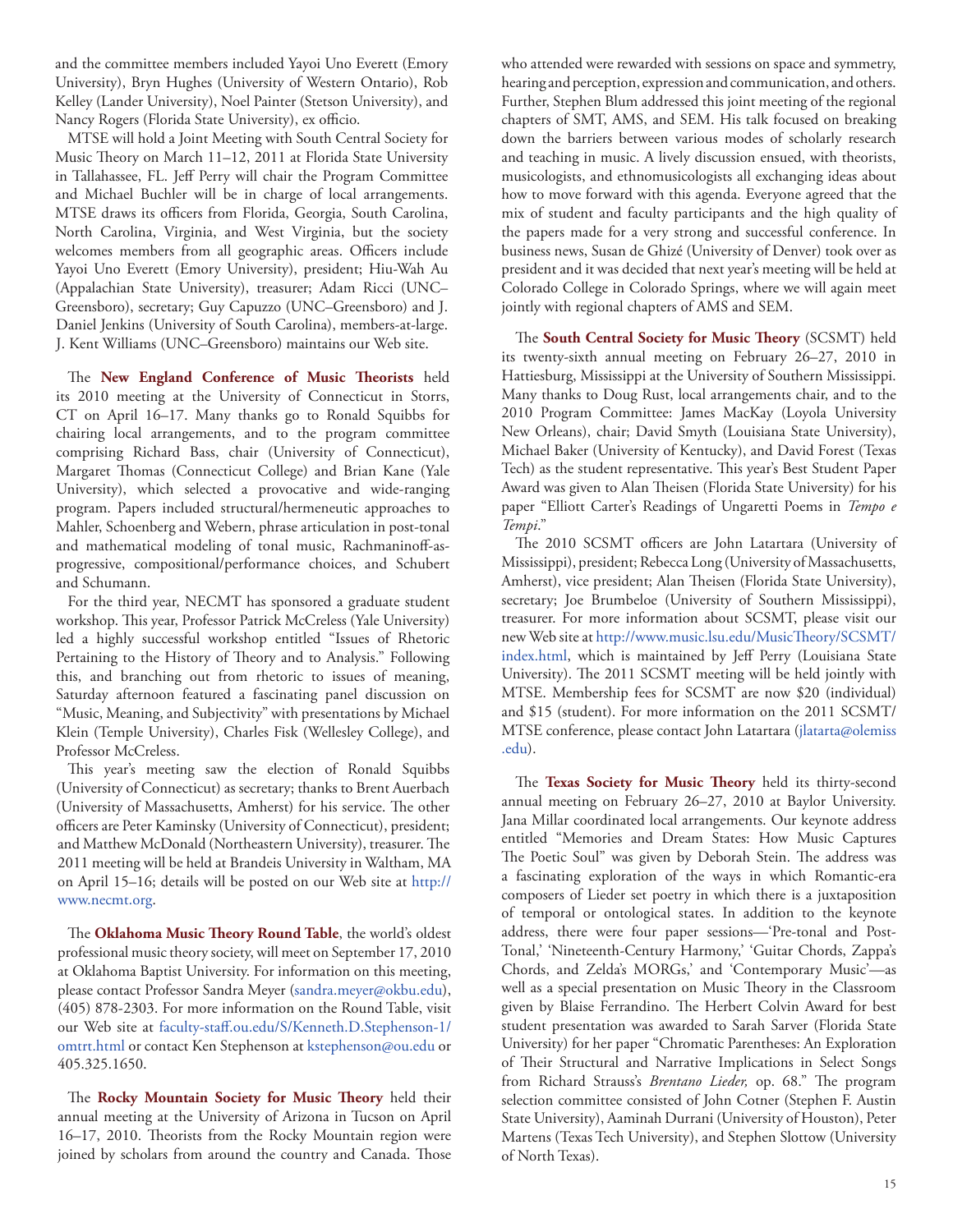#### <span id="page-15-0"></span>**REGIONAL AND AFFILIATE THEORY SOCIETY CONTACTS**

**Canadian University Music Society** Lynn Cavanagh l[ynn.cavanagh.uregina.ca](mailto:lynn.cavanagh.uregina.ca)

**Columbia Music Scholarship Conference** [www.columbia.edu/cu/cmsc](http://www.columbia.edu/cu/cmsc)

**CUNY Graduate Students in Music** [nperley@gc.cuny.edu](mailto:nperley.gc.cuny.edu)

**Music Theory and Musicology at CCM** Steven D. Matthews [steven.d.matthews@gmail.com](http:/mailto:steven.d.matthews@gmail.com)

**Music Theory Society at Florida State University** Andrew Gades apg09d@fsu.edu

**GAMMA–UT** [gamma-ut@austin.utexas.edu](mailto:gamma-ut@austin.utexas.edu)

**Indiana University Graduate Theory Association** Christy Keele [ckeele@indiana.edu](mailto:ckeele@indiana.edu)

**McGill Music Graduate Students' Society** [mgss.pgss@music.mcgill.ca](mailto:mgss.pgss@music.mcgill.ca)

**Michigan Interdisciplinary Music Society**  Michael Mauskapf mauskapf@umich.edu

**Midwest Graduate Music Consortium** Richard Adams [rmadams@wisc.edu](mailto:rmadams@wisc.edu)

#### **Music Theory Society of the Mid-Atlantic**

Vincent Benitz Penn State School of Music Music Building 1 University Park, PA 16802-1901 vpb[2@psu.edu](mailto:phillips@rider.edu)

**Music Theory Midwest** Julian Hook Jacobs School of Music Indiana University Bloomington, IN 47405 [juhook@indiana.edu](mailto:juhook@indiana.edu)

**Music Theory Society of New York State** Jonathan Dunsby Eastman School of Music 26 Gibbs Street Rochester, NY 14604 [jdunsby@esm.rochester.edu](mailto:jdunsby@esm.rochester.edu)

*(continued, p. 17)*

The 2011 meeting will be held on February 18–19 at Texas Tech University. Local arrangements will be coordinated by Michael Berry and Peter Martens. The call for papers will be transmitted via the usual media in the fall.

Current TSMT officers are Matthew Santa (Texas Tech University), president; Edward Pearsall (University of Texas), past-president; Philip Baczewski (University of North Texas), secretary; and Barbara Wallace (Baylor University), treasurer. These officers, along with Cynthia Gonzales (Texas State University), John Snyder (University of Houston), Eric Lai (Baylor University), and Chris Bartlette (Baylor University) comprise the Executive Board. For additional information about TSMT, please contact Matthew Santa: Texas Tech University, School of Music, Box 42033, Lubbock, Texas 79410. Phone: (806) 742-2270. Email: [matthew.santa@ttu.edu](mailto:jfboss@uoregon.edu). The TSMT Web site, maintained by Philip Baczewski, is located at [http://tsmt.unt.edu/.](http://tsmt.unt.edu/)

The **West Coast Conference of Music Theory and Analysis** held its 2010 meeting on March 5–7 in the newly-expanded facilities of the University of Oregon School of Music and Dance. The program committee, consisting of Jack Boss, chair (University of Oregon), Brad Osborn (University of Washington), Timothy Pack (University of Oregon), and Stephen Rodgers (University of Oregon), put together a meeting that included papers on a variety of topics, with an emphasis on analyzing the music of living composers. Sessions included 'Process in the Music of Living Composers,' 'The Tonal Tradition,' 'Pop Music and Beyond,' and 'Temporal Structuring/Musical Geometry,' and we discussed music by living as well as non-living composers, from Schubert to Arvo Pärt, Michael Torke, Petar Ralchev, and Koji Kondo (of Super Mario Brothers fame). Our keynote address was by Jonathan Bernard (University of Washington) on "Form (?) in Late Twentieth-Century Music." Special thanks are due to the music theory students and teaching assistants at the University of Oregon for their invaluable help at all stages of the process.

We have not yet decided on a venue for our 2011 meeting, but, according to a longstanding "alternating" tradition, we are leaning toward the southwestern corner of the country. Schools in southern California, Arizona, or nearby that are interested in hosting us are more than welcome to contact Jack Boss at the address below. Information about the 2011 Call for Papers will become available on our Web site, [www.wccmta.org](http://www.wccmta.org), in the fall.

The West Coast Conference of Music Theory and Analysis invites all who are interested in music theory and analysis to join us. Membership fees are \$10 (individual) and \$5 (student/retired) and should be sent to Bruce Quaglia, School of Music, University of Utah, 1375 E. Presidents Circle, Salt Lake City, UT 84112-0030. If you have questions or comments regarding the WCCMTA, please contact the president, Jack Boss, at [jfboss@](mailto:jfboss@uoregon.edu) [uoregon.edu](mailto:jfboss@uoregon.edu) or 541.346.5654.

# **NEWS FROM GRADUATE STUDENT ORGANIZATIONS**

On Saturday, May 1, 2010, the **City University of New York Graduate Students in Music** held its thirteenth Annual Symposium. Titled "Listening: Music and Philosophies of the Ear," the symposium began with a seminar lead by Professor Lawrence Kramer (Fordham University). In the afternoon, discussion centered around five student presentations: "Listening to Objects/Listening to Things," Trent Leipert (University of Chicago); "Perception and Memory: Thinking Beyond Pitch in Post-Tonal Music," Jenny Beck (Rutgers University); "Shocking Sounds, Spirit Seeing, and Romantic Listening," Deirdre Loughridge (University of Pennsylvania); "Headphone Listening an Acousmatic," John Muniz (Yale University); and "Listening aside: The aesthetics of distraction in contemporary composition," eldritch Priest (Carleton University). Anyone who wishes more information about the 2010 or the 2011 symposium should e-mail Naomi Perley [\(NPerley@gc.cuny.edu](mailto:NPerley@gc.cuny.edu)).

The **Music Theory Society at Florida State University** successfully conducted its Twenty-Seventh Annual Music Theory Forum on January 16, 2010. Professor Frank Samarotto (Indiana University) gave the keynote address entitled "What's the Use of Outmoded Theories? Rehearing Brahms's Third Symphony." Many thanks to all the officers for the 2009–10 academic year who helped make this event possible: Dave Easley, president; Emily Gertsch, vice president; Fabrice Curtis, treasurer; Chelsey Hamm, secretary; and Crystal Peebles and Nastassja Riley, Forum Co-Chairs.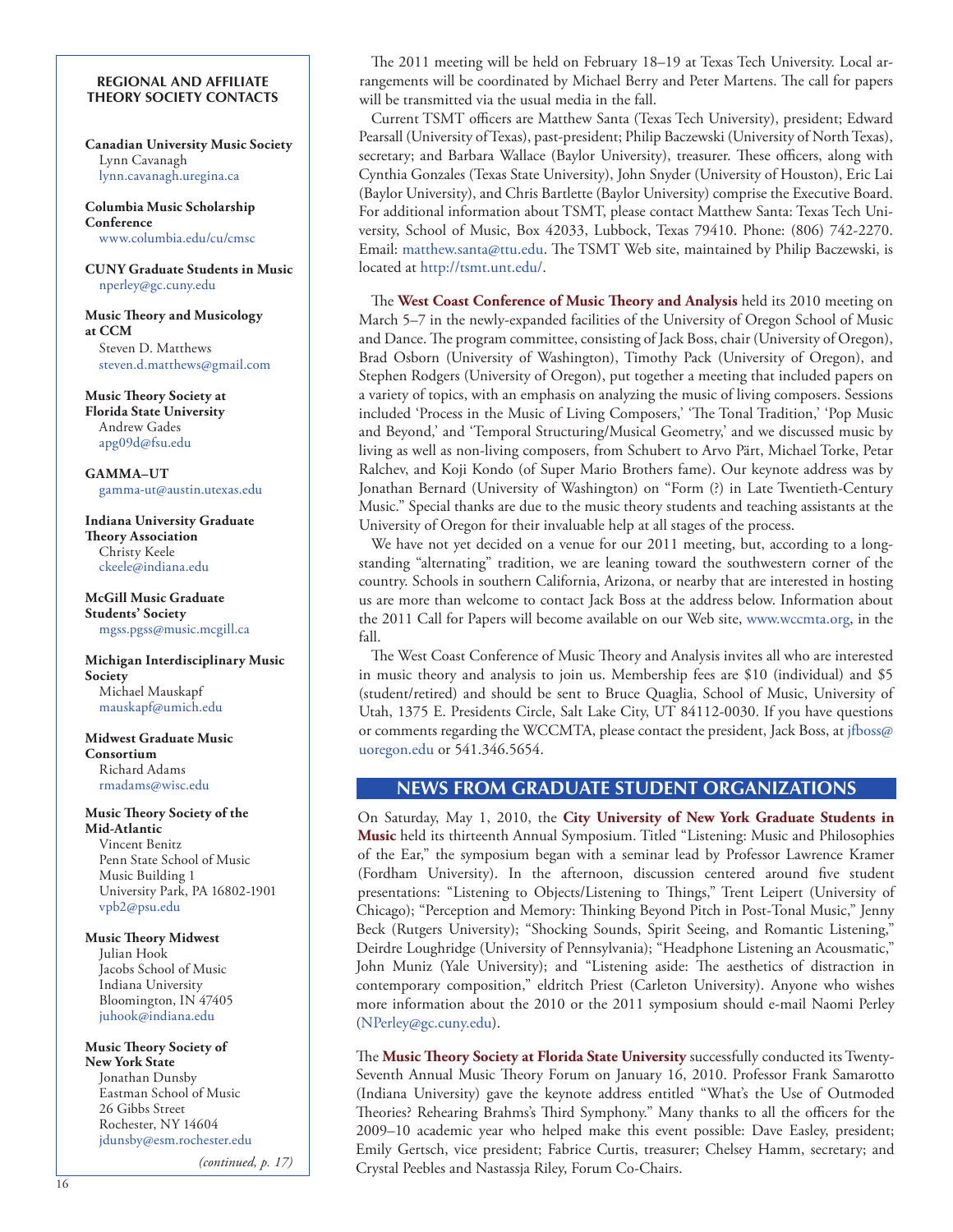The Music Theory Society at FSU is pleased to announce that its Twenty-Eighth Annual Music Theory Forum will be held on January 15, 2011. The keynote speaker will be Ian Quinn (Yale University). In addition, the Florida State University College of Music will present the Fifteenth Biennial Festival of New Music January 27–29, 2011. Special guests include composer Paul Moravec and the Brentano String Quartet. More information can be found at:<http://music.fsu.edu/newmusic.>

New officers for the 2010–11 academic year include: Andrew Gades, president; Sarah Gaskins, vice president; Evan Williams, treasurer; Fabrice Curtis, secretary; and Dave Easley and Judith Ofcarcik, Forum Co-Chairs. For more information about the Music Theory Society or the Music Theory Forum, please visit [www.mtsfsu.org](http://www.mtsfsu.org).

**GAMMA-UT**, the Graduate Association of Music and Musicians at UT, held its tenth annual conference, "Music and War," on Saturday, March 27, 2010 at The University of Texas at Austin. Graduate students from across the United States presented research from the areas of music theory, musicology, ethnomusicology, anthropology, and media studies. The program consisted of three panels: "Silencing Voices: Wartime Control of Silence and Sound"; "Composing Trauma: Musical Responses to Tragedies of War"; and "Jazz, Folk Tunes, and Popular Songs: Music on the American Home-front During and After the World Wars." Additionally, a keynote address, entitled "Toward an Acoustemology of Detention in the 'Global War on Terror'," was presented by Suzanne G. Cusick (New York University). Please visit the GAMMA-UT Web site at [http://gammaut.music](http://gammaut.music.utexas.edu) [.utexas.edu](http://gammaut.music.utexas.edu) to see the paper topics and presenters.

A concert of new works, coordinated by Diana Mino and Hermes Camacho, was held in the Music Recital Studio following the presentation of papers. Student composers from across the globe submitted compositions to be performed by UT music students as part of the conference. Many pieces also reflected the conference theme.

The 2010 GAMMA-UT committee was comprised of Jane Mathieu, conference chair; Cari McDonnell, organizational chair; Matt Young, program committee chair; Katelyn Horn, secretary-treasurer; and Emily Kausalik, publicity chair. For more information on GAMMA-UT or information concerning the 2011 Conference to be held next spring, please visit our Web site at<http://gammaut.music.utexas.edu/> or e-mail Sean Johnston, the 2011 conference chair, at [gamma-ut@austin.utexas.edu](mailto:gamma-ut@austin.utexas.edu) or [sfj@mail.utexas.edu](mailto:sfj@mail.utexas.edu).

The **Graduate Theory Association of the Indiana University Jacobs School of Music** held our sixteenth annual symposium entitled "This is Your Brain on Music Theory" on February 26–27, 2010. This cognition-and-perception-themed event featured two keynote speakers: Lawrence Zbikowski ("Rethinking Music Theory") and Robert Gjerdingen ("*Satztechnik* in a New Key"), as well as a number of invited speakers: Elizabeth Margulis ("Confronting the Problem of Repetition in Music"), Marianne Kielian-Gilbert ("Acts of Remembering—Modeling Memory Processes in Music"), Eric Isaacson ("Some Perceptual Principles for Musical Image-Making"), Robert Hatten ("Aesthetically Warranted Emotion and Composed Expressive Trajectories in Music"), and Vasili Byros ("Towards a Historically Situated Modeling of Eighteenth-Century Harmonic Function and Tonal Syntax"). Robert Gjerdingen also led a graduate student workshop entitled "Prototypes, Exemplars, and Rules: Different Ways to Make a Schema."

The officers for the 2010-11 academic year are Christy Keele, president; Katrina Roush, vice president; Mark Chilla, secretary; and Michael McClimon, treasurer. The seventeenth annual symposium will be held in February 2011. Please visit our Web site [http://www](http://www.music.indiana.edu/department/theory/gta/) [.music.indiana.edu/department/theory/gta/](http://www.music.indiana.edu/department/theory/gta/) for future details or contact the conference chair, Christy Keele [\(ckeele@indiana.edu\)](mailto:ckeele@indiana.edu).

The fourteenth annual meeting of the Midwest Graduate Music Consortium (MGMC) was held at the University of Chicago on April 16–17, 2010. This year's conference featured fifteen graduate student papers delivered by students from across North America, a new music concert with five graduate student compositions, and a keynote address by Martin Scherzinger (New York University). The papers were not only a balance of the three musical subdisciplines—history, theory, and ethnomusicology—but several of the presentations were internally interdisciplinary as well. This spirit was echoed in Professor Scherzinger's keynote speech, "Temporal Geometries in an African Music," which explored theoretical approaches to analyzing rhythm in Mbira music.

#### **REGIONAL AND AFFILIATE SOCIETIES, continued**

#### **Music Theory Southeast**

Yayoi U. Everett Department of Music Emory University 1804 N. Decatur Rd. Atlanta, GA 30322 yeveret[@emory.edu](mailto:yeveret@emory.edu)

#### **New England Conference of Music Theorists**

Peter Kaminsky Department of Music University of Connecticut 1295 Storrs Rd, Unit 1012 Storrs, CT 06269-1012 [Peter.Kaminsky@uconn.edu](mailto:Peter.Kaminsky@uconn.edu)

#### **Oklahoma Theory Round Table**

Ken Stephenson Music Theory University of Oklahoma Norman, OK 73019 [kstephenson@ou.edu](mailto:kstephenson@ou.edu)

#### **Rocky Mountain Society for**

**Music Theory** Susan de Ghizé Lamont School of Music 2344 E. Iliff Ave. Denver, CO 80208 [sdeghize@du.edu](mailto:sdeghize@du.edu)

#### **South Central Society for**

**Music Theory** John Latartara Department of Music P.O. Box 1848 University, Mississippi 38677-1848 [jlatarta@olemiss.edu](mailto:jlatarta@olemiss.edu)

#### **Texas Society for Music Theory**

Matthew Santa School of Music Texas Tech University 18th and Boston Avenue Box 42033 Lubbock TX 79409-2033 [matthew.santa@ttu.edu](mailto:matthew.santa@ttu.edu)

#### **West Coast Conference of**

**Music Theory and Analysis** Jack F. Boss School of Music 1225 University of Oregon Eugene, OR 97403-1225 [jfboss@uoregon.edu](mailto:jfboss@uoregon.edu)

#### **Western Ontario Graduate Student Symposium** Laura Cooke [lcooke2@uwo.ca](mailto:lcooke2@uwo.ca)

Links for the Regional and Affiliate Music Theory Societies can be found at: **[www.societymusictheory.org](http://societymusictheory.org)**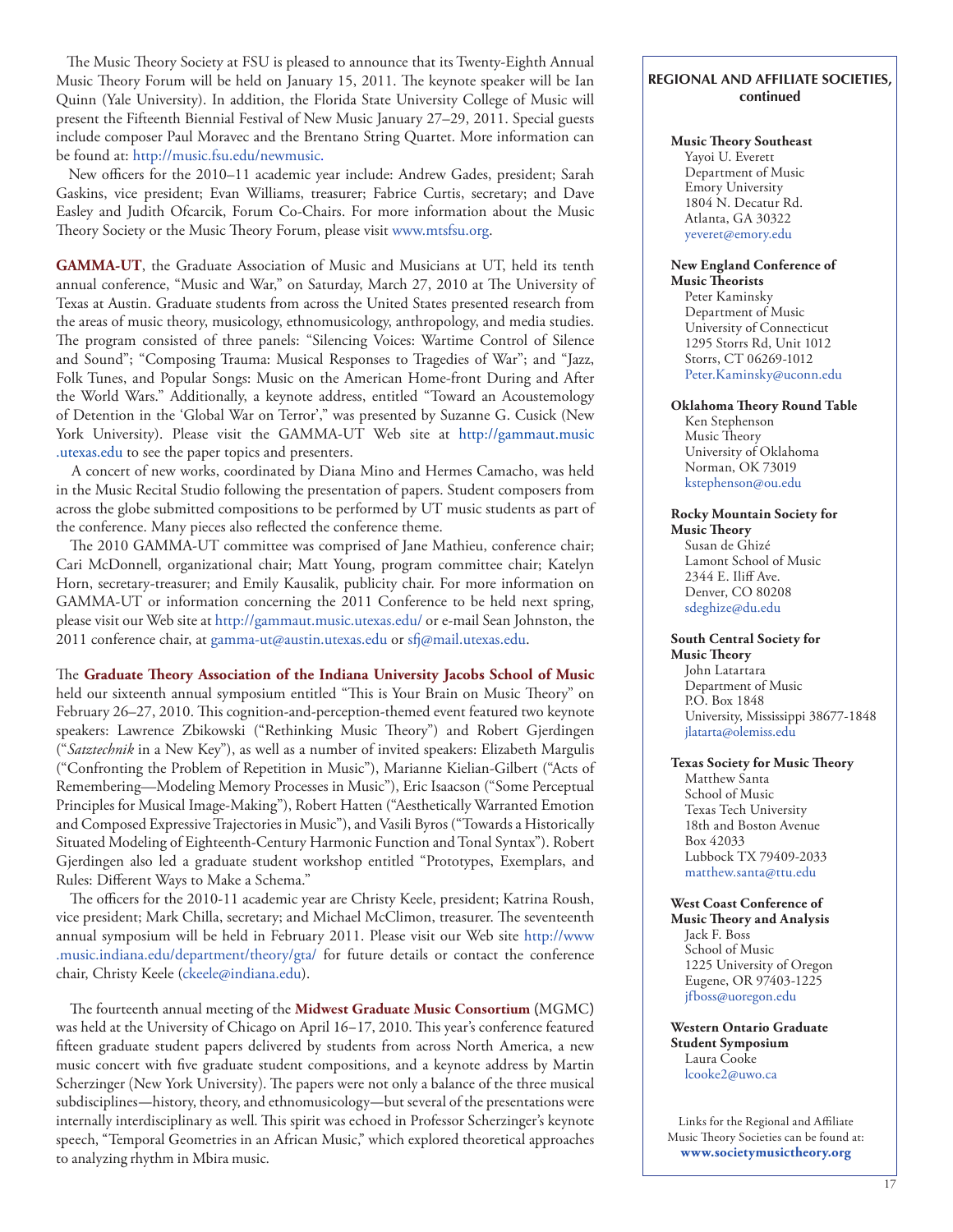MGMC is a collaborative venture organized by graduate students at the University of Wisconsin-Madison, the University of Chicago, and Northwestern University. The fifteenth annual meeting will be held at the University of Wisconsin, Madison in the spring of 2011. Please contact program chair Richard Adams ([rmadams2@wisc](mailto:rmadams2@wisc.edu) [.edu](mailto:rmadams2@wisc.edu)) and check the MGMC Web site: [http://humanities.uchicago](http://humanities.uchicago.edu/orgs/mgmc) [.edu/orgs/mgmc](http://humanities.uchicago.edu/orgs/mgmc) for further information.

The Michigan Interdisciplinary Music Society, which is composed of students in music theory, musicology, and ethnomusicology at the University of Michigan School of Music, Theater & Dance, held its fourth annual "Conversations" conference on Friday and Saturday, February 5–6, 2010, in Ann Arbor. Friday's events consisted of two sessions: 'Contemporary Music and Media' and 'Rethinking Analysis' and a graduate student workshop conducted by University of Michigan professor Ramon Satyendra. Saturday's events included three sessions: 'Music and Modernism,' 'Music and Politics,' and 'Music and Culture,' and a keynote address entitled "Tonality as a Colonizing Force in Africa" by Kofi Agawu (Princeton University). The student presenters were from the University of Michigan, University of Iowa, University of Minnesota, Wesleyan University, Northwestern University, University at Buffalo, University of Wisconsin-Madison, Harvard University, and Oberlin College. Please visit the MIMS Web site ([http://sitemaker.umich.edu/conversations2009/schedule\)](http://sitemaker.umich.edu/conversations2009/schedule) to see the paper topics and presenters. The 2011 conference will be held on February 4–5; the keynote speaker will be Ellie Hisama (Columbia University). A call for papers for the 2011 conference will be posted on the MIMS Web site.

The Music Graduate Students Society of McGill University held its symposium March 12–14, 2010. The event was a great success, with presentations by graduate students from across North America. Professor Matthew Brown (Eastman School of Music) gave the keynote presentation titled "'The Heinrich Maneuver': Cognitive Consequences and Cultural Repercussions." The program, abstracts, and past programs can be found at the conference Web site: [http://](http://www.music.mcgill.ca/mgss/symposium/) [www.music.mcgill.ca/mgss/symposium/.](http://www.music.mcgill.ca/mgss/symposium/) The next symposium will be held on March 11–13, 2011. Please refer to the symposium Web site and smt-announce for the call for submissions.

The Music Theory and Musicology Society of the University of Cincinnati's College-Conservatory of Music regularly maintains forums for the purpose of discussing music, theoretical, historical, and cultural topics, and it hosts a biennial conference that is designed to engage both UC students and students from other institutions in the broad field of music scholarship. On April 9–10, 2010, the society hosted its third student conference: "Identity and Classification: Discerning Musical Perceptions." The two keynote speakers, Robert Fink (UCLA) and Janna Saslaw (Loyola University), spoke about "Musical Identifiers as Classification Systems." Professor Fink discussed rhythmic teleology in African-American popular music in late 1960s Motown; Professor Saslaw addressed Teddy Wilson's courses for playing and improvising on the piano and how his pedagogy relates to image scheme theory.

The program committee selected twelve proposals and the presenters, who came from ten colleges and universities—Central Michigan University, University of Illinois at Urban-Champaign, UNC at Greensboro, Oberlin College, Indiana University, Rutgers University, Eastman School of Music, University of North Texas,

and University of Kansas—were grouped thematically into four sessions: 'Identify,' 'Classification,' 'Discernment,' and 'Perception.' The conference also featured a panel session with Professors Fink, Saslaw, and Jonathan Kregor (University of Cincinnati, College-Conservatory of Music), who discussed some of the differences and similarities, both professionally and personally, between identifying oneself as a "musicologist" and/or "music theorist." Katherine Campe and Sarah Melton chaired the local arrangements committee for the conference. Our Web site ([www](http://www.mtmsconference.org) [.mtmsconference.org](http://www.mtmsconference.org)) contains the complete program.

The MTMS officers for 2010–11 are Steven D. Mathews, president; Sarah Pozderac Chenevey, treasurer, and Sarah Bereza, secretary. During the upcoming academic year, MTMS will develop plans and themes for a similar conference in 2012. To contact MTMS, please send an e-mail to the new officers at [ccm](mailto:ccm.mtms@gmail.com) [.mtms@gmail.com.](mailto:ccm.mtms@gmail.com)

The Don Wright Faculty of Music of the University of Western Ontario held its twelfth annual Graduate Student Symposium on Music on May 7–9, 2010. Graduate students in the areas of musicology, music theory, ethnomusicology, popular music and culture, and music education from various North American universities presented on a wide variety of issues from the portrayal of madness and gender, to symbolism and intertextuality, and pedagogical applications of popular video games. Keynote speaker Elizabeth West Marvin (Eastman School of Music) delivered an address entitled "Does Absolute Pitch Require Musical Training? Implicit Learning and Pitch Memory in Musicians and Nonmusicians." A professional development session was led by Ruth Wright (University of Western Ontario) about developing statements of teaching philosophy and preparing for the teaching demonstration of the academic job interview. The 2010 program is available on the conference Web site: [http://www.music.uwo](http://www.music.uwo.ca/students/graduateStudentSymposium.html) [.ca/students/graduateStudentSymposium.html](http://www.music.uwo.ca/students/graduateStudentSymposium.html). The program committee would like to thank all those who submitted proposals and participated in the symposium. The call for papers for the 2011 Symposium will be available in October 2010.



Soldiers and Sailors Memorial/Monument Circle